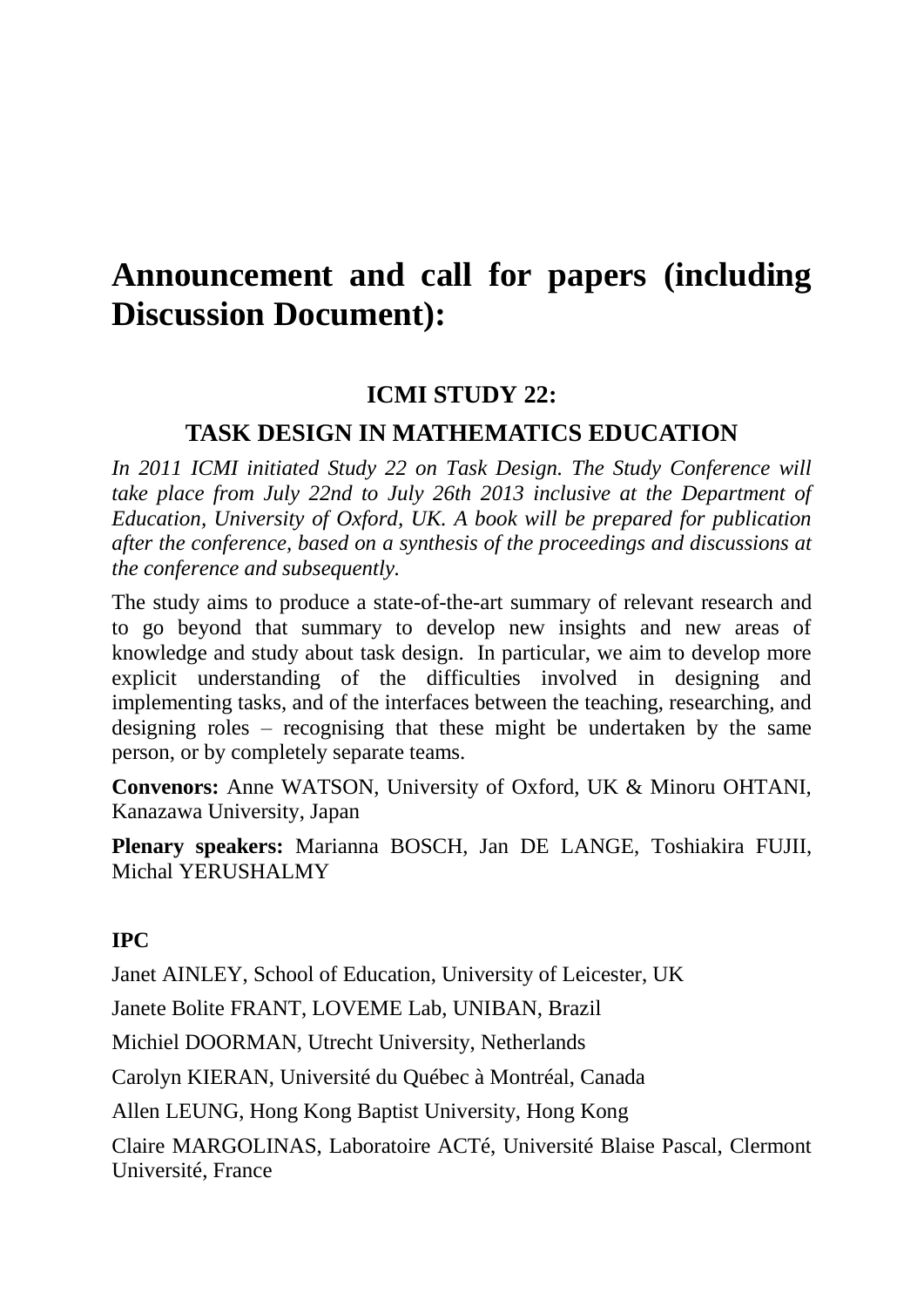Peter SULLIVAN, Monash University, Australia Denisse THOMPSON, University of South Florida, USA Yudong YANG, Shanghai Academy of Educational Sciences, China

## **Conference administrator:** Ellie DARLINGTON

## **Study Conference:**

The Study Conference will take place at the Department of Education, University of Oxford, July  $22<sup>nd</sup>$  to  $26<sup>th</sup>$  inclusive 2013. Places are limited to 80 and only those whose papers are accepted will be invited to attend. The Study Conference will be organised so that most work takes place in Theme Working Groups. For more information about these read the full discussion document at the end of this announcement. Conference proceedings will be online.

#### **Call for papers**

Papers are invited from designers, researchers, teacher educators, teachers and textbook authors and we are especially interested in co-authored papers that cross these communities. For information about paper submission see below.

#### **Venue and costs**

The conference will take place at the Department of Education, University of Oxford [\(www.education.ox.ac.uk\)](http://www.education.ox.ac.uk/). The conference fee will be £245 and this includes lunches and refreshments for five days and a gala conference dinner. Accommodation will be available nearby at Lady Margaret Hall [\(http://www.ox.ac.uk/colleges/colleges\\_and\\_halls\\_az/lmh.html\)](http://www.ox.ac.uk/colleges/colleges_and_halls_az/lmh.html) in single rooms at £62.00 per night bed and breakfast. These are good quality well-appointed single rooms with ensuite. There are also a limited number of twin rooms available at £84.00. There are also hotels nearby at various prices. Booking for Lady Margaret Hall will be managed by the conference administrator when papers have been accepted.

## **Registration**

Registration of interest is by submission of a paper for review. There is no other registration process until papers have been accepted. See timeline below.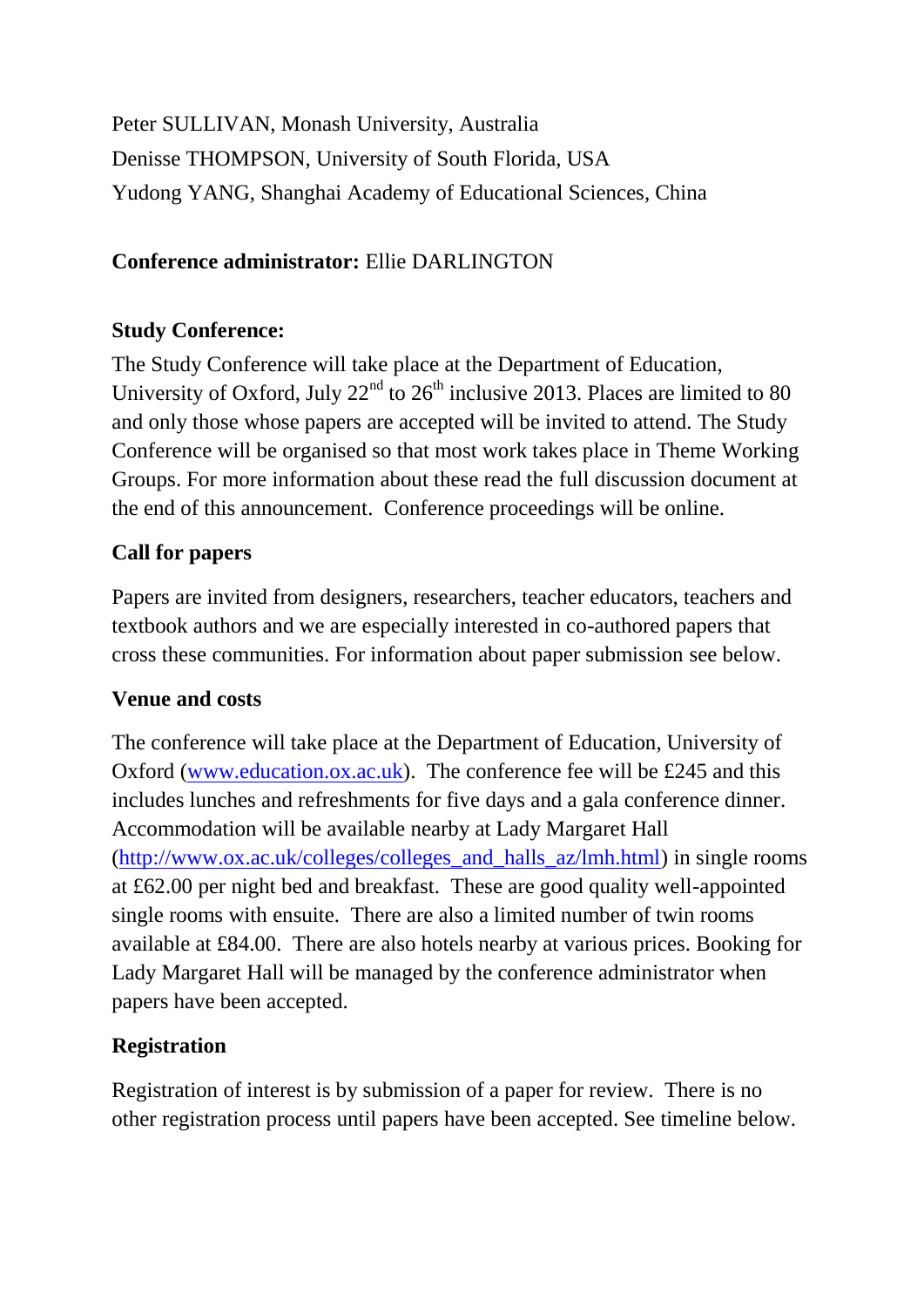## **Call for papers**

## **The final date for paper submission is August 1st 2012 and the final date for notification for final acceptance will be January 1st 2013.**

ICMI Study 22 is a working event, and attendance will be by invitation to those whose papers are accepted by a Theme Working Group. In order to inform that work, all papers MUST contain the following features. Papers that do not include all these features will be rejected, however good they are.

- 1. Explicit information about the role of the author(s) in the design of the  $task(s)$
- 2. Explicit information about the definition of 'task' being used in the paper
- 3. Explicit information about the mathematical and epistemological perspectives adopted by the author(s)
- 4. Articulation of design principles
- 5. Implications of the work reported in the paper on different communities: e.g. students, teachers, educators, designers, researchers, publishers
- 6. Explicit information about the institutional, systemic, and resourcing context of the work being reported
- 7. Papers must be about research in task design, not merely reports of particular tasks. 'Research' includes: empirical work; theoretical work; systematic study in practice; the development of frameworks relevant for design; systematic development.

We particularly welcome papers that are authored jointly by members of different design communities, such as teachers & academics; designers & researchers (where these are different people).

The format of the paper should be:

- 1. Eight pages maximum including references, using the ICMI Study 22 style template in Times New Roman 12 pt single spaced in a Word document. The template has been circulated in a separate file with this announcement and is also available from [icmi22@live.co.uk](mailto:icmi22@live.co.uk) (subject line 'request for template'). This will allow all reviewers to make suggestions for edits during the reviewing process. For notes on using a template see below.
- 2. Supplementary material can be provided digitally. For initial submission, digital material should be placed on an accessible website, password protected if necessary, and it is the author's responsibility to do this.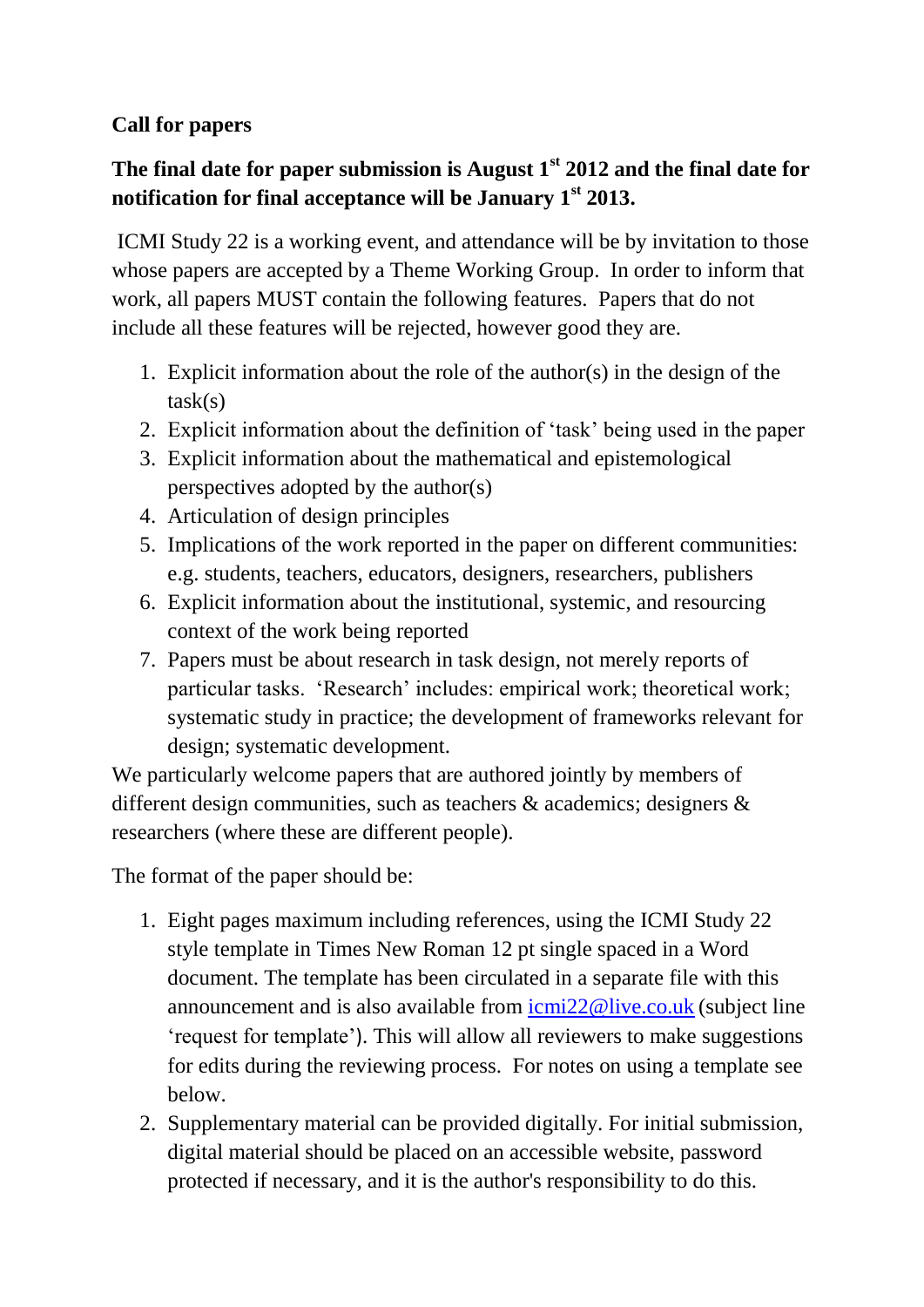Material should be such that reviewers can gain sufficient understanding in 20 minutes to inform their judgement about the inclusion of the paper in the Study.

- 3. Papers must not have been submitted or published elsewhere.
- 4. The working title for the paper must contain the author(s) names and the theme letter to which it is submitted, for example: WatsonThemeC.

Papers should be submitted to the Theme Working Group that most closely relates to its contents. Papers that conform to the above requirements but do not fit well with the emergent scope of the Working Group to which they have been submitted will be sent to another relevant group within our reviewing process. Our first priority will be to develop the work of the Theme Working Groups, but the IPC will keep their scope under review to ensure that papers of sufficient quality can be included in the scientific work.

Papers should be submitted to:  $i$ <u>cmi22@live.co.uk</u> with the subject line 'Submission: Theme X'

All queries should be submitted to Ellie Darlington at [icmi22@live.co.uk](mailto:icmi22@live.co.uk) with an appropriate subject line.

The outcomes of the review will be one of the following decisions:

- Accept
- Accept with support for written English
- Instructions to revise
- Suggestions for development and resubmission
- Reject

Conference proceedings will be online. Verbal presentations at the conference will be brief, at most 5 minutes, with the expectation that participants will have read the papers. Presenters will focus on posing questions and issues raised by their paper and its relation to other papers.

The IPC reserve the right to vary the focus on the themes, and to introduce other paper presentation sessions, as appropriate when the scope of submissions becomes clear.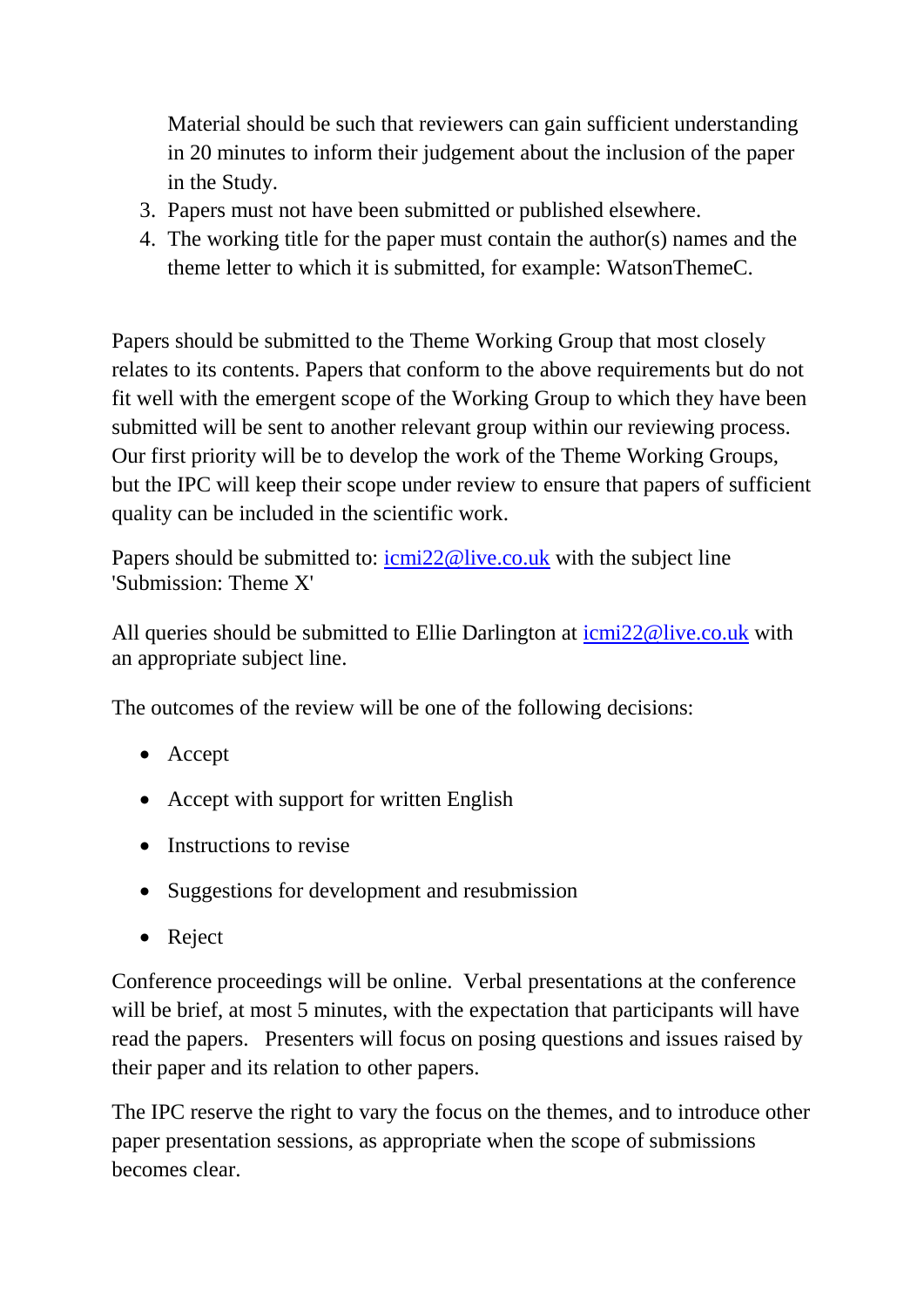## **OUTLINE OF THE DISCUSSION DOCUMENT**

*(If you wish to submit a paper for this Study it is important for you to read the full version of this document in which we review the literature on which the study is based. You will find this after the conference information)*

There has been a recent increase in interest in task design as a focus for research and development in mathematics education. Task design is core to effective teaching. This is well-illustrated by the success of theoretically-based long term design-research projects in which design and research over time have combined to develop materials and approaches that have appealed to teachers.

One area of investigation is how published tasks are appropriated by teachers for complex purposes and hence how task design influences mathematics teaching. Such tasks are often complex and multi-stage, addressing complex purposes. We encourage an interest also in tasks that have more limited but valid intentions, such as tasks that have a change in conceptual understanding as an aim, or tasks that focus only on fluency and accuracy.

Tasks generate activity which affords opportunity to encounter mathematical concepts, ideas, strategies, and also to use and develop mathematical thinking and modes of enquiry. Teaching includes the selection, modification, design, sequencing, installation, observation and evaluation of tasks. This work is often undertaken by using a textbook and/or other resources designed by outsiders. Textbooks are not the only medium in which sequences of tasks, designed to afford progressive understanding or shifts to other levels of perception, can be presented, and we expect that study conference participants will look also at the design of online task banks.

Tasks also arise spontaneously in educational contexts, with teachers and/or learners raising questions or providing prompts for action by drawing on a repertoire of past experience. We are interested in how these are underpinned with implicit design principles.

It is important to address also the question of sequences of tasks and the ways in which they link aspects of conceptual knowledge. In some sequences, the earlier tasks might be technical components to be used and combined later; in others, the earlier tasks might provide images or experiences which enable later tasks to be undertaken with situational understanding.

The communities involved in task design are naturally overlapping and diverse. Design can involve designers, professional mathematicians, teacher educators, teachers, researchers, learners, authors, publishers and manufacturers, or combinations of these, and individuals acting in several of these roles. In the study, we wish to illuminate the diverse communities and methods that lead to the development and use of tasks.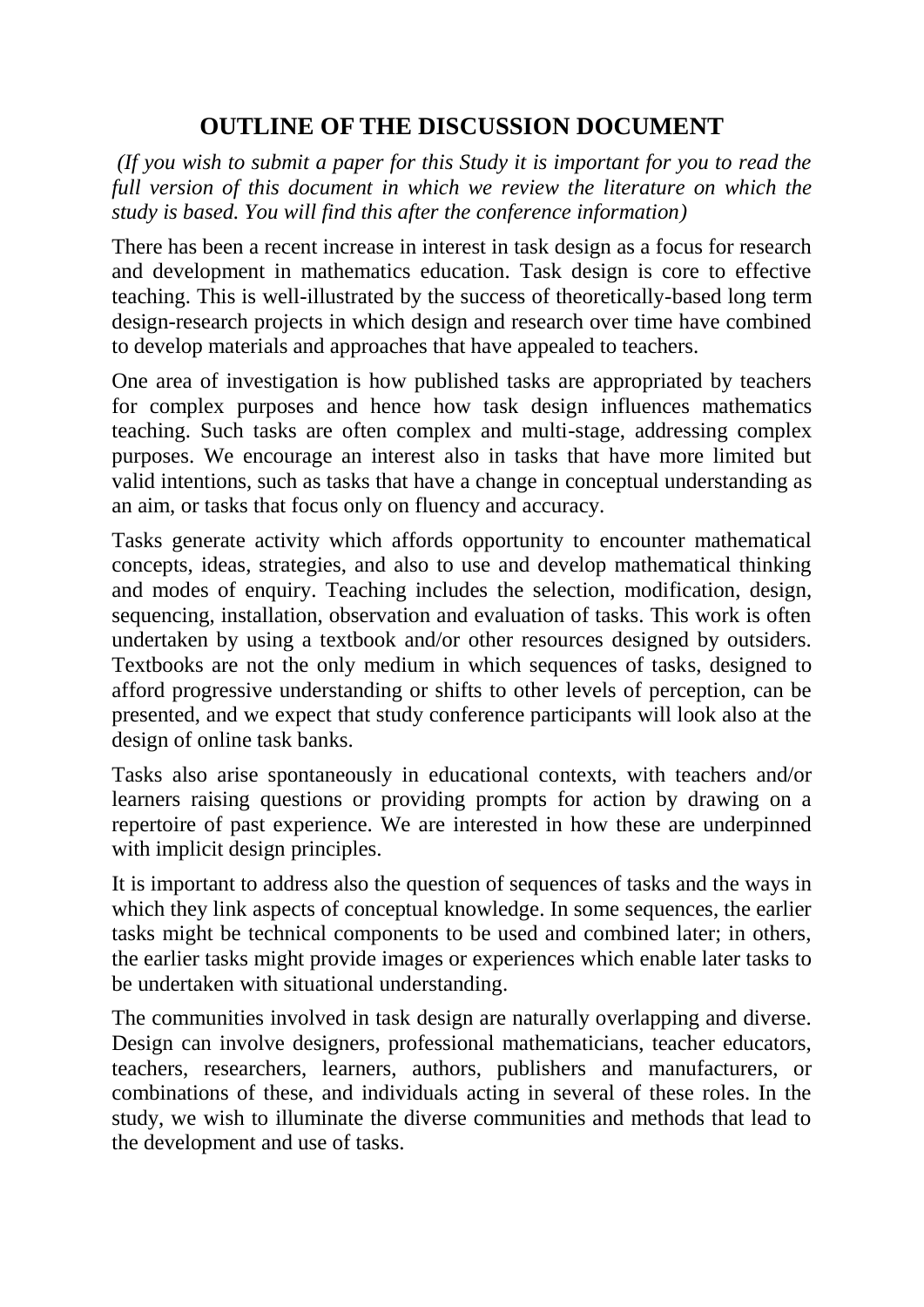#### *THEMES OF WORKING GROUPS*

The work for the Study will take place mainly within five working groups. We expect there to be several aspects (such as use of digital technology, teacher education, curriculum design) which appear in several themes and the conference will be designed to allow these to emerge and be discussed.

Theme A: Tools and representations

Theme B: Accounting for student perspectives in task design

Theme C: Design and use of text-based resources

Theme D: Principles and frameworks for task design within and across design communities

Theme E: Features of task design informing teachers' decisions about goals and pedagogies

#### **Timeline**

| Call for papers and dissemination of discussion document | May 2012                                                 |
|----------------------------------------------------------|----------------------------------------------------------|
| Launch of website for submissions                        | May 2012                                                 |
| Final date for paper submissions                         | <b>August 1 2012</b>                                     |
| Notification to authors of final acceptance of papers    | January 1 2013                                           |
| Registration and payment                                 | Jan $-April$ 2013                                        |
| Conference                                               | July 22 <sup>nd</sup> to 26 <sup>th</sup> inclusive 2013 |
| Book chapter first draft deadline                        | July 1 2014                                              |

#### **Notes on using the template**

The template is designed so that if you write your text into the appropriate place it will appear in a common style. For example, this paragraph is written into the template where it says 'write your text here'. It appears in the ICMI Study 22 Body text style.

If you have already written your text in another form, you can re-format it to our set of styles using the full descriptions we have given you in the template.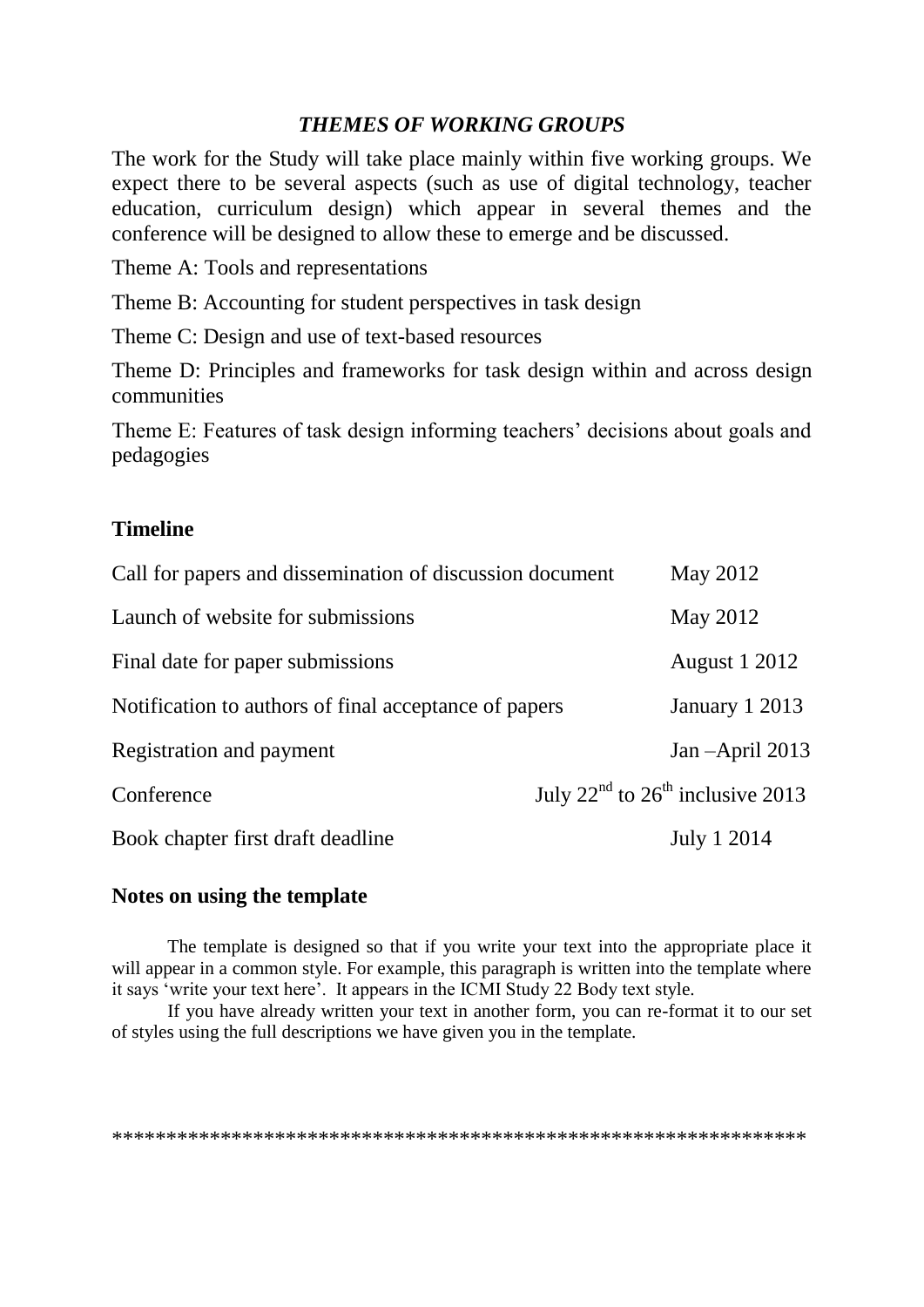## **TASK DESIGN IN MATHEMATICS EDUCATION DISCUSSION DOCUMENT**

Anne Watson, University of Oxford, UK & Minoru Ohtani, Kanazawa University, Japan

#### **IPC**

Janet Ainley, School of Education, University of Leicester, UK

Janete Bolite Frant, LOVEME Lab, UNIBAN, Brazil

Michiel Doorman, Utrecht University, Netherlands

Carolyn Kieran, Université du Québec à Montréal, Canada

Allen Leung, Hong Kong Baptist University, Hong Kong

Claire Margolinas, Laboratoire ACTé, Université Blaise Pascal, Clermont Université, France

Peter Sullivan, Monash University, Australia

Denisse Thompson, University of South Florida, USA

Yudong Yang, Shanghai Academy of Educational Sciences, China

## **ICMI STUDY 22**

*In 2011 ICMI initiated Study 22 on Task Design. The Study Conference will take place from July 22nd to July 26th 2013 inclusive at the Department of Education, University of Oxford, UK.*

The study aims to produce a state-of-the-art summary of relevant research and to go beyond that summary to develop new insights and new areas of knowledge and study about task design. In particular, we aim to develop more explicit understanding of the difficulties involved in designing and implementing tasks, and of the interfaces between the teaching, researching, and designing roles – recognising that these might be undertaken by the same person, or by completely separate teams.

## **BACKGROUND**

In her plenary address to the International Group for Psychology of Mathematics Education (PME) Sierpinska (2003) identified task design and use as a core issue in research reports and in mathematics education research more generally. She commented that research reports rarely give sufficient detail about tasks for them to be used by someone else in the same way. Few studies justify task choice or identify what features of a task are essential and what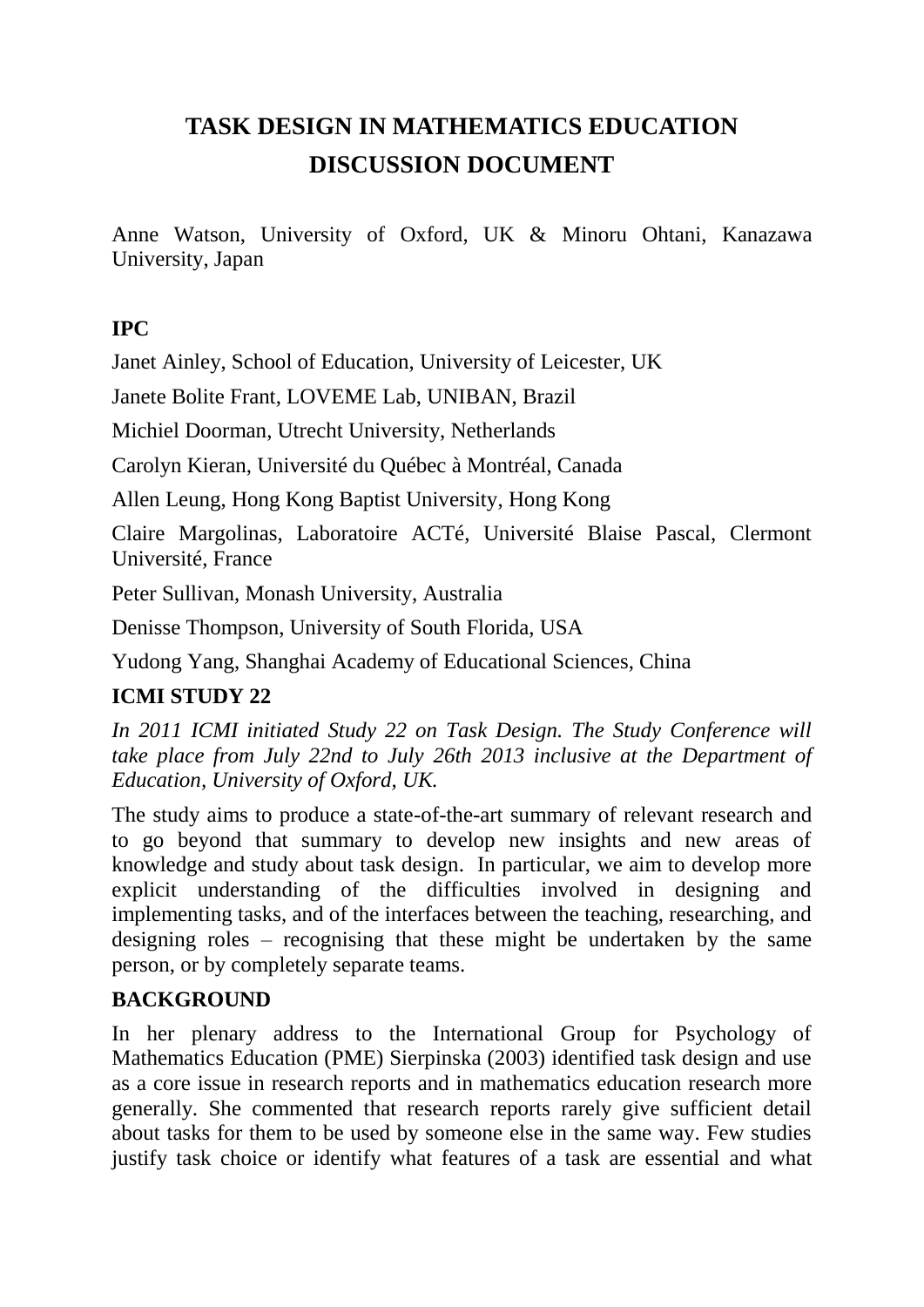features are irrelevant to the study. In some studies using intervention/treatment comparisons to investigate cognitive development, the intervention tasks are often vague, as if the reader can infer what the learning environment was like from a few brief indications. A similar view had been expressed by Schoenfeld (1980). Yet we learn from applications of variation theory to learning study (e.g., Runesson, 2005), from studies of learning from worked examples (e.g., Renkl, 2005), and from the Adaptive Control of Thought model (ACT-R) (e.g., Anderson & Schunn, 2000) that seemingly minor differences in tasks can have significant effects on learning.

At the same time Burkhardt has drawn attention to the importance of design, with the founding of an international society and a journal, *Educational Designer* [\(www.educationaldesigner.org\)](../AppData/Local/Microsoft/Windows/Temporary%20Internet%20Files/Documents%20and%20Settings/doorm101/Local%20Settings/Temporary%20Internet%20Files/AppData/Local/Microsoft/Windows/Temporary%20Internet%20Files/Low/Content.IE5/AppData/Local/Temp/www.educationaldesigner.org). (Schoenfeld, 2009) makes a plea for more communication between designers and researchers, making the point, among others, that many designers are not articulate about their design principles, and may not be informed by research. In 2008, the International Congress on Mathematics Education (ICME) hosted a topic study group (TSG), *Research and development in task design and analysis*, which provided a forum for that kind of interaction [\(http://tsg.icme11.org/tsg/show/35\)](http://tsg.icme11.org/tsg/show/35). Designers had to be explicit about their principles and demonstrate how they used them. Participants were given the opportunity to experience various tasks, and compare and critique design principles. Drawing from a wide international field, an overview of the papers makes it apparent that:

(1) it is necessary to have theories about learners' intellectual engagement to have successful design; and

(2) most design principles included the use of several representations, several kinds of sensory engagement, and several question types.

The TSG increased its membership during the conference, indicating that a serious, organised look at task design was of growing interest. A further TSG is due to take place at ICME 12 in July 2012 in Seoul, Korea. Working groups on task design using digital technologies, and design of digital learning environments, proliferate, but we are not aware of a similar level of activity in other environments.

Mathematics educators have focused to a great extent on the social cultures of classrooms and designed learning environments, on patterns of argumentation, on emotional aspects of engagement, and on measures of learning. A distinct mathematical contribution can be made in understanding whether and how doing tasks, of whatever kind, enables conceptual learning. For example, Lagrange (2002) suggests that applying routine techniques can achieve results, and also provide the basis for conceptual understanding and new theorising; (Watson & Mason, 2006) have shown how a set of procedural exercises, seen as one object, can provide raw material for conceptualisation; Realistic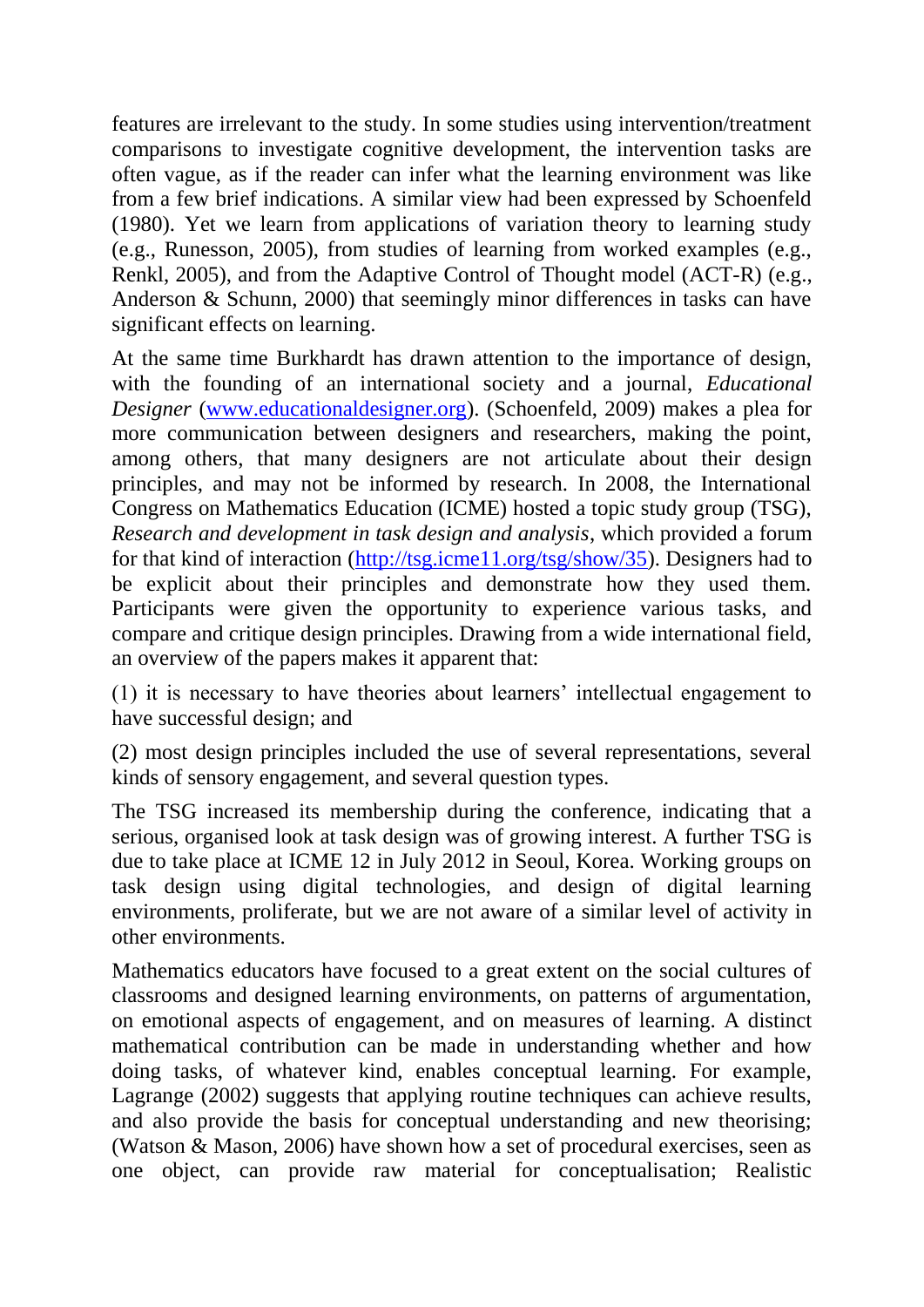Mathematics Education (RME) from the Netherlands and Mathematics in Context materials (from the United States) show how carefully designed situational sequences can turn a learners' attention to abstract similarities.

Our statement that task design is core to effective teaching is well-illustrated by the success of theoretically-based long term design-research projects resulting in publications such as those from Shell Centre (Swan, 1985), Realistic Mathematics Education (de Lange, 1996) and Connected Mathematics (Lappan & Phillips, 2009). In these, design and research over time have combined to develop materials and approaches that have appealed to teachers. In addition, research related to the QUASAR project (Quantitative Understanding: Amplifying Student Achievement and Reasoning) found that the cognitive demand of designed tasks was often reduced during implementation (Henningsen & Stein, 1997). A research forum at PME in Mexico (Tzur, Sullivan, & Zaslavsky, 2008) offered cogent explanations for the inevitability and even desirability of teachers' alteration of the cognitive demand of tasks. Further, Choppin (2011) suggests how adaptation differs among teachers. Thus, a possible area of investigation is how published tasks are appropriated by teachers for complex purposes. In variation theory, a distinction is made between the intended, enacted, and lived objects of learning. The Documentational Approach of Didactics (Gueudet & Trouche, 2009, 2011) also refers to the practitioner perspective in terms of the resources on which teachers draw. Didactic engineering was the topic of the  $15<sup>th</sup>$  summer school in mathematics didactics in 2009 (Margolinas, Abboud-Blanchard, Bueno-Ravel, Douek, Fluckiger, Gibel, Vandebrouck, & Wozniak, 2011). The discussion focused not only on various principles of task design (see the contributions of Bessot, Chevallard, Boero, and Schneider) but also on the problem of the influence of task design on the development of actual mathematics teaching (see contributions of Perrin-Glorian, René de Cotret and Robert). The tasks in these references are all complex, multi-stage tasks which address complex purposes, such as those usefully summarised in Kilpatrick, Swafford, & Findell (2011), namely the development of conceptual understanding; procedural fluency; strategic competence; adaptive reasoning; and productive disposition.

We would like to encourage an interest in tasks that have more limited but valid intentions, such as tasks that have a change in conceptual understanding as an aim, or tasks that focus only on fluency and accuracy. Research can investigate how students perceive and conceptualise from the examples they are given, or on which they work. Most mathematics learners world-wide learn procedures and possibly concepts through 'practice', regardless of the de-emphasis on procedures held by reform enthusiasts. Thus, the design of sequences of nearsimilar tasks deserves attention. For reasons of global reality and equity, the study conference shall also focus on textbook design partly because textbooks are often informed by tradition or by an examination syllabus rather than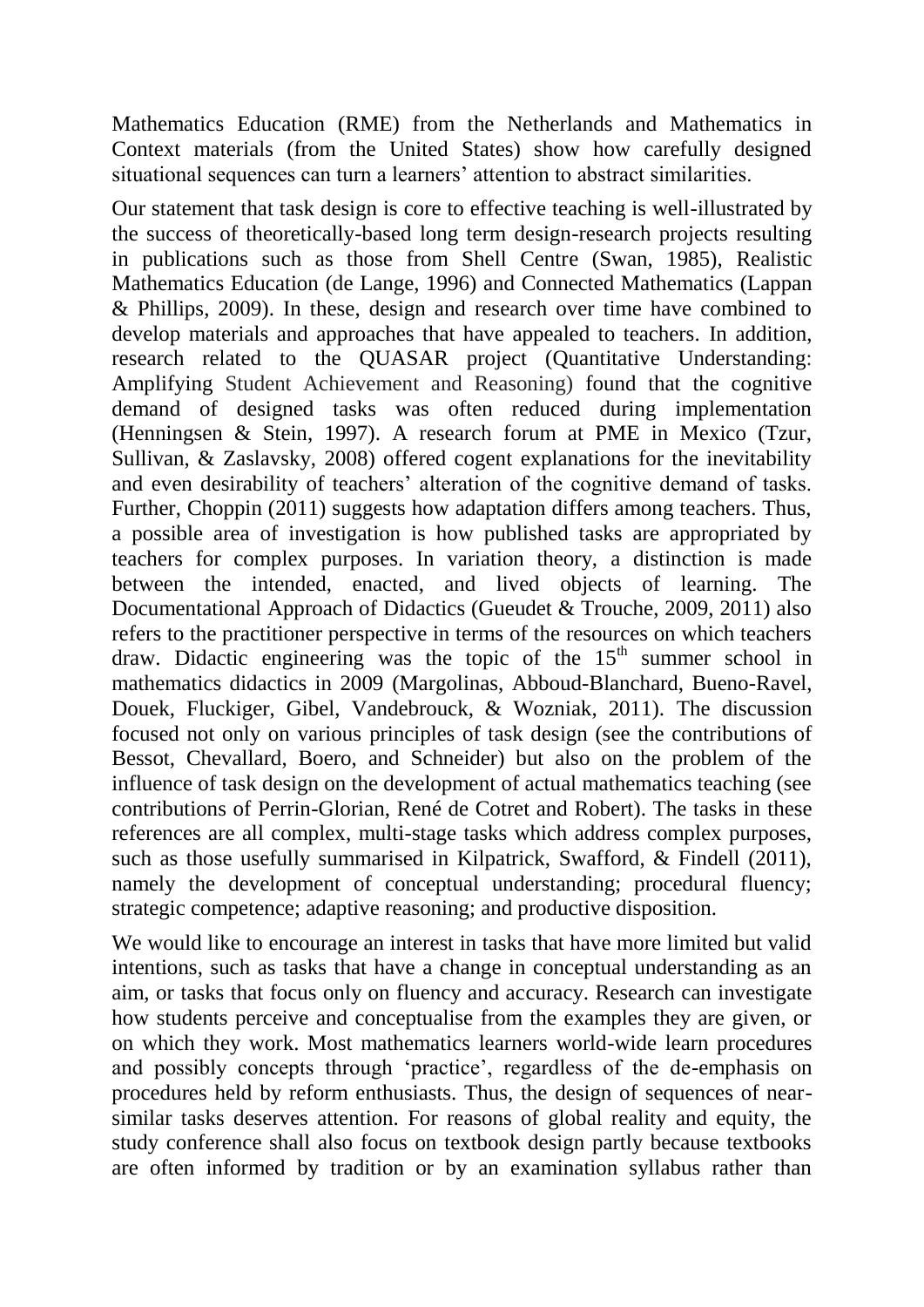through research and development (Valverde, Bianchi, Wolfe, Schmidt, & Houang, 2002), but also because in some countries textbooks are the major force for change. Textbooks are not the only medium in which sequences of tasks, designed to afford progressive understanding or shifts to other levels of perception, can be presented, and we expect that study conference participants will look also at the design of online task banks.

Work from Sullivan indicates the need to educate new teachers in the use of complex tasks (Sullivan, 1999) and it is inevitable that teacher education will cross several of our suggested areas. A volume of the *Handbook of Mathematics Teacher Education* was devoted to the tasks and processes of teacher education (Tirosh & Wood, 2009). A particular relationship between teacher education and task design is the design of tasks for teacher education purposes. Mathematics teacher education, as a subfield of mathematics education, has paid significant recent attention to the nature, role and use of tasks with a triple special issue of the *Journal of Mathematics Teacher Education* (volume 10, 4- 6) edited by Mason, Watson and Zaslavsky, and a book edited by Zaslavsky & Sullivan (2011)

## **THE MEANING OF 'TASK'**

The word 'task' is used in different ways. In activity theory (Leont'ev, 1975) task means an operation undertaken within certain constraints and conditions (that is in a determinate situation, see Brousseau (1997)). Some writers (Christiansen & Walter, 1986; Mason & Johnston-Wilder, 2006) express 'task' as being what students are asked to do. Then 'activity' means the subsequent mathematical (and other) motives that emerge from interaction between student, teacher, resources, environment, and so on around the task. By contrast, in some professional traditions, 'activity' means a situation set up by the teacher in which a student has to engage in a certain way. Other traditions (e.g. Chevallard, 1999) distinguish between tasks, techniques, technology and theories, as a way to acknowledge the various aspects of a praxeology. We are also aware that 'task' sometimes denotes designed materials or environments which are intended to promote complex mathematical activity (e.g. Becker & Shimada, 1997), sometimes called 'rich tasks'. In this study, we use 'task' to mean a wider range of 'things to do' than this, and include repetitive exercises, constructing objects, exemplifying definitions, solving single-stage and multistage problems, deciding between two possibilities, or carrying out an experiment or investigation. Indeed, a task is anything that a teacher uses to demonstrate mathematics, to pursue interactively with students, or to ask students to do something. Task can also be anything that students decide to do for themselves in a particular situation. Tasks, therefore, are the mediating tools for teaching and learning mathematics and the central issues are how tasks relate to learning, and how tasks are used pedagogically.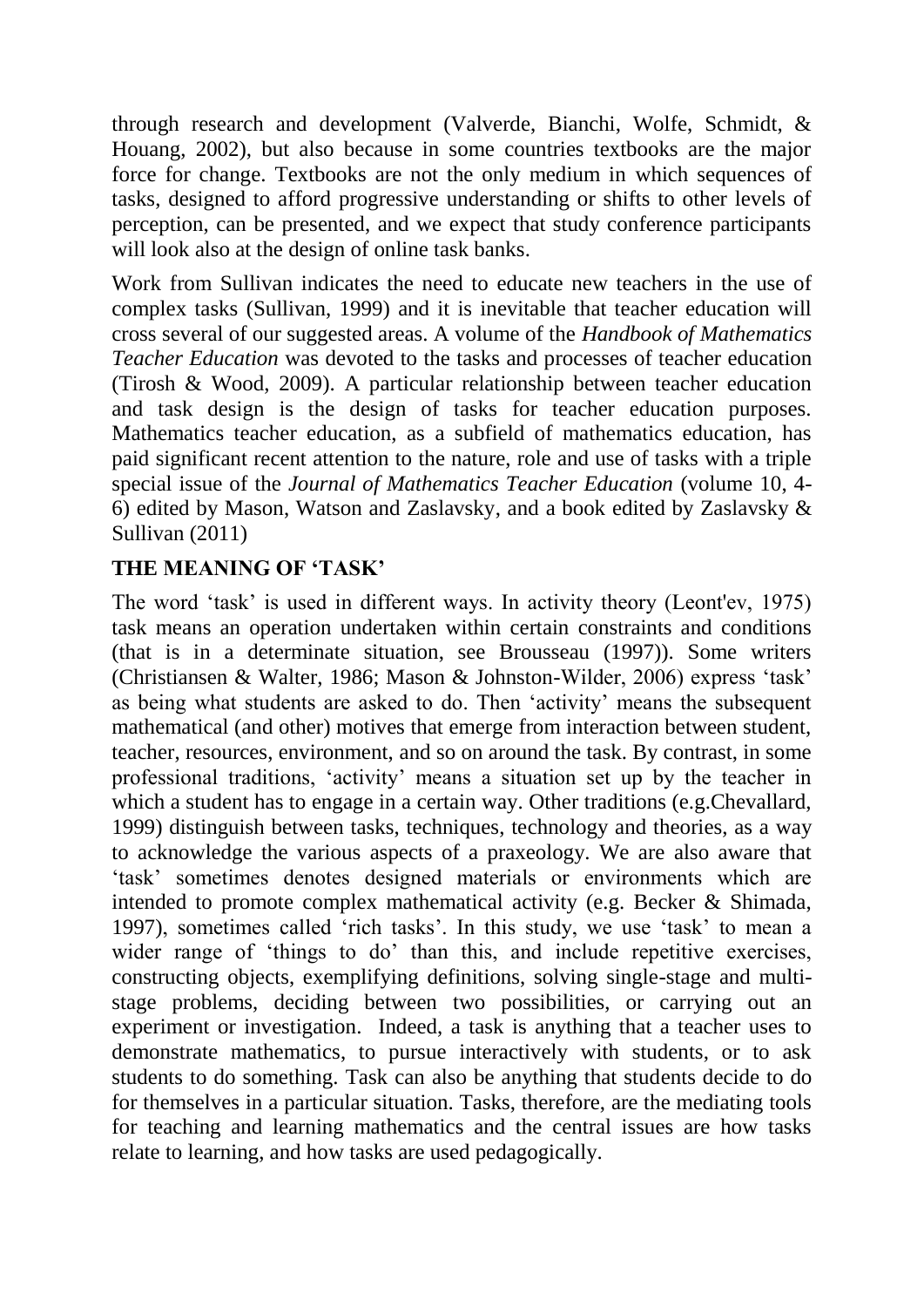#### **TASK DESIGN**

The design and use of tasks for pedagogic purposes is at the core of mathematics education (Artigue & Perrin-Glorian, 1991). Tasks generate activity which affords opportunity to encounter mathematical concepts, ideas, strategies, and also to use and develop mathematical thinking and modes of enquiry. Teaching includes the selection, modification, design, sequencing, installation, observation and evaluation of tasks. This work is often undertaken by using a textbook and/or other resources designed by outsiders.

The extent and detail of design varies widely among those who work on task design. For some (e.g., Shell Centre) design includes full necessary materials, task sequences and advice about effective choices, and detailed pedagogic advice about ways of working, verbal interventions, likely misconceptions and possibly extensions. For others (Ainley, Bills, & Wilson, 2004, 2005) there may be provision of a question, or a microworld, or some physical material, with no written object to describe 'the complete task', but rather a series of things that the teacher might say, perhaps supported by some written prompts. During the resulting activity, learners may ask questions or make comments to which the teacher needs to respond, and part of the design is trying to anticipate these and have a general picture of the shape of responses which would complement the task design. Another form of design is to refine a question or problem-situation until it is most likely to promote intriguing mathematical reactions (e.g., (ATM, various dates)). Sullivan, Zevenbergen, & Mousley (2006) have identified a need to design whole lesson sequences around certain types of tasks. All of these approaches have implications for implementation, with some relying on teachers' existing skills, some providing advice to extend teachers' skills, and others dependent on teachers maintaining or adapting the original task intentions (see, e.g., Kieran, Tanguay, & Solares, 2011).

Tasks also arise spontaneously in educational contexts, with teachers and/or learners raising questions or providing prompts for action by drawing on a repertoire of past experience. We are interested in how these are underpinned with implicit design principles.

#### **TASK SEQUENCES**

This discussion of tasks may lead readers to assume that we are focused only on tasks as single events, but it is important to address also the question of sequences of tasks. There are different aspects embedded in the design of sequences and, while this is an obvious consideration when designing textbooks, it also stretches across the whole field of task design.

To achieve the goal of teaching a whole conceptual field (e.g., rational numbers), we have to describe the different aspects of this knowledge and the way the aspects are linked (for interesting examples see Brousseau, Brousseau, & Warfield, 2004a, 2004b, 2007, 2008, 2009). In Brousseau's Theory of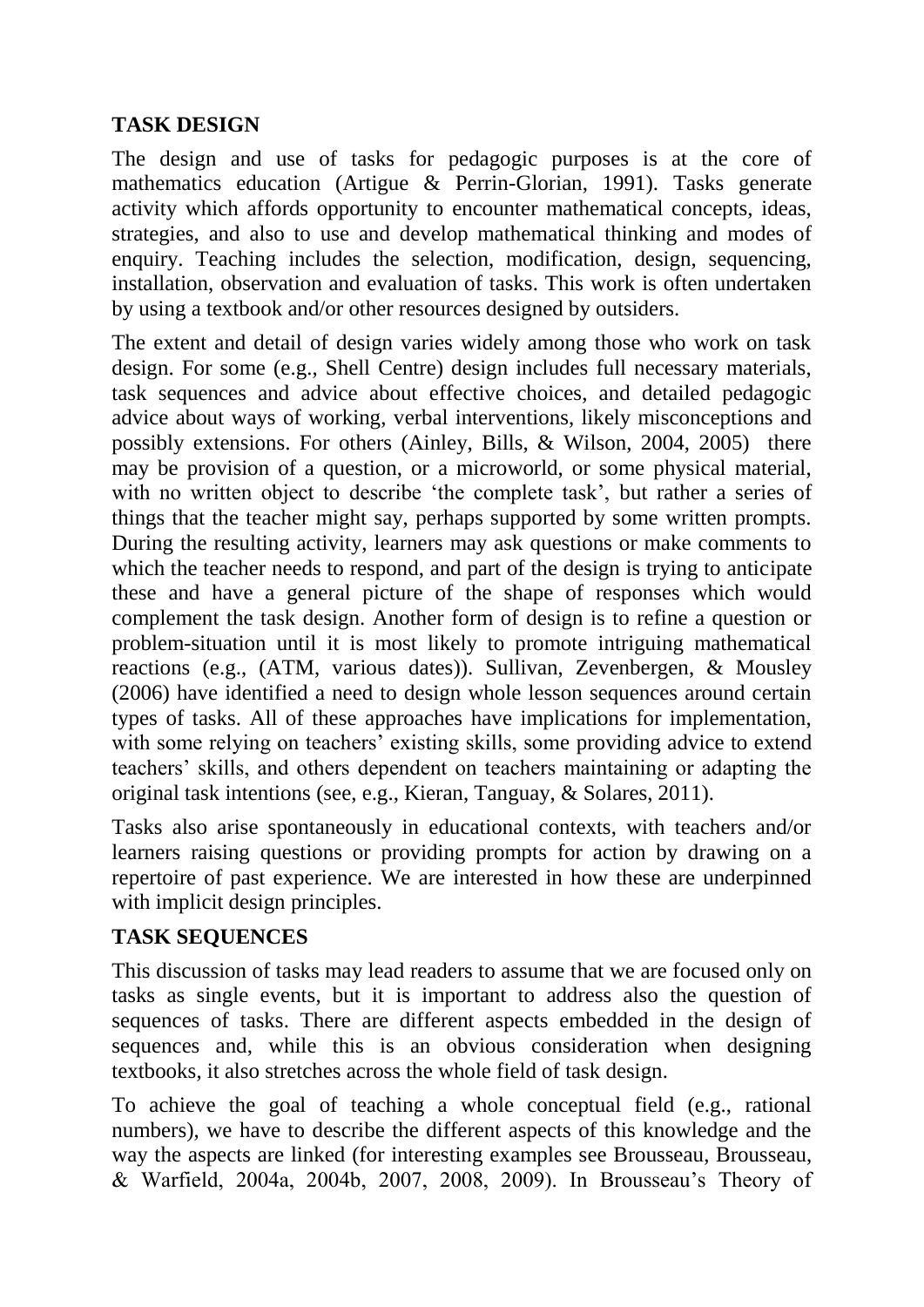Didactic Situations (Brousseau, 1997), particular situations (or single tasks) are generated from more general situations. The earlier tasks in a sequence should provide experiences that scaffold the student in the solution of later tasks, allowing them to engage in more sophisticated mathematics than would otherwise have been the case. In some published sequences, the earlier tasks might be technical components to be used and combined later; in others, the earlier tasks might provide images or experiences which enable later tasks to be undertaken with situational understanding.

To understand how tasks are linked in order to support teaching, it is important to understand the nature of the transformation of knowledge from implicit knowledge-in-action (see Vergnaud, 1982) to knowledge which is formulated, formalized, memorized, related to cultural knowledge, and so on.

However, there are different ways to create sequences of tasks, some of them are more commonly known by teachers themselves. One of these types of task sequences is that in which the problem formulation remains constant but the numbers used increase the complexity of the task, say moving from small positive integers (for which answers might be easy to guess) to other ranges of numbers for which a method might be needed. Another type of sequence is one in which the problem is progressively made more complex by the addition of steps or variables, such as in a network task where additional nodes are added. A third type of sequence may be one where the concept itself becomes more complex, such as in a sequence of finding areas or progressively more complex shapes from rectangles, to composite shapes, to irregular shapes. These different types of sequences, and their relation to the teaching unit as a whole, are often the focus of lesson study cycles, such as those reported in for example Corey, Peterson, Lewis, & Bukarau (2010); Huang & Bao (2006) Yoshida, (1999).

The importance of sequencing is explicit in Realistic Mathematics Education. In that tradition, a task sequence starts with situated problems (Gravemeijer, 1999), like dividing large numbers of people into smaller groups (quotative division problems) to evoke informal strategies and representations, and continues by changing the focus to formalizing and generalizing solution procedures, i.e. in this case a general algorithm that can be used for various division problems. In this type of task sequence the idea of 'guidance with didactical models' from informal to formal is important as an alternative strategy for the increasing mathematical complexity of problems students encounter (Van den Heuvel-Panhuizen, 2003). The situated problems are often already rather complex and can be solved before you know 'the' mathematical solution procedure, and therefore can be good starting points for problematizing a concept.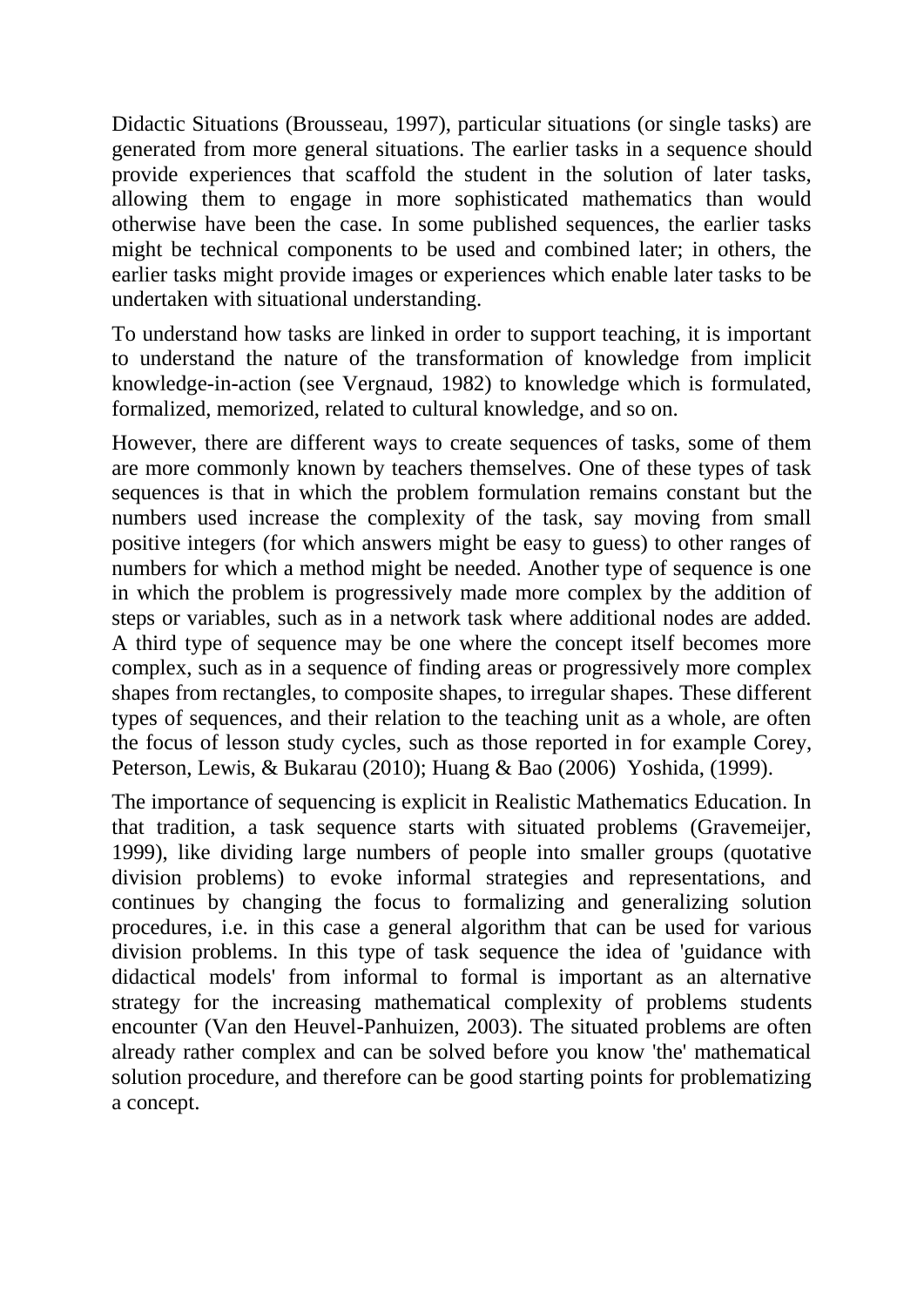#### **DESIGN COMMUNITIES AND METHODS**

Of course, teachers also design tasks explicitly and deliberately. Whereas some authors think it desirable that designing and teaching are separate acts carried out by separate groups of people (e.g. Wittman, 1995), the experience of the authors of this discussion document indicates that the communities involved in task design are naturally overlapping and diverse. Design can involve designers, professional mathematicians, teacher educators, teachers, researchers, learners, authors, publishers and manufacturers, or combinations of these, and individuals acting in several of these roles. In the study, we wish to illuminate the diverse communities and methods that lead to the development and use of tasks. In all methods, the central consideration is the interaction between teachers and learners through the designed artefacts and/or the design process. A major focus in the study will therefore be on learning how design impacts on learners and learning, rather than research which focuses solely on the design process. For example, research which identifies implicit design principles would be of interest if connections are made between these principles and the impact on learning; research about identities of different players in the design process would be of interest if it contrasted 'teacher-as-task-designer' and 'teacher-as-task-user'.

## **THEMES OF WORKING GROUPS**

The work for the Study will take place mainly within five working groups. The foci of these groups will overlap and there will be opportunities during the Study Conference to develop our understanding of these overlaps. There are also some strong themes that will pervade all groups, such as the role of ICT, implications for teacher education, the designer perspective, communication between communities about tasks and so on.

Theme A: Tools and representations

Theme B: Accounting for student perspectives in task design

Theme C: Design and use of text-based resources

Theme D: Principles and frameworks for task design within and across design communities

Theme E: Features of task design informing teachers' decisions about goals and pedagogies

## **THEME A: TOOLS AND REPRESENTATIONS**

*Allen Leung, Hong Kong Baptist University, Hong Kong*

*Janete Bolite Frant, LOVEME Lab, UNIBAN, Brazil*

In the mathematics classroom, concrete tools (for example, compasses and ruler, unit blocks, interactive ICT platforms) are usually used as resources to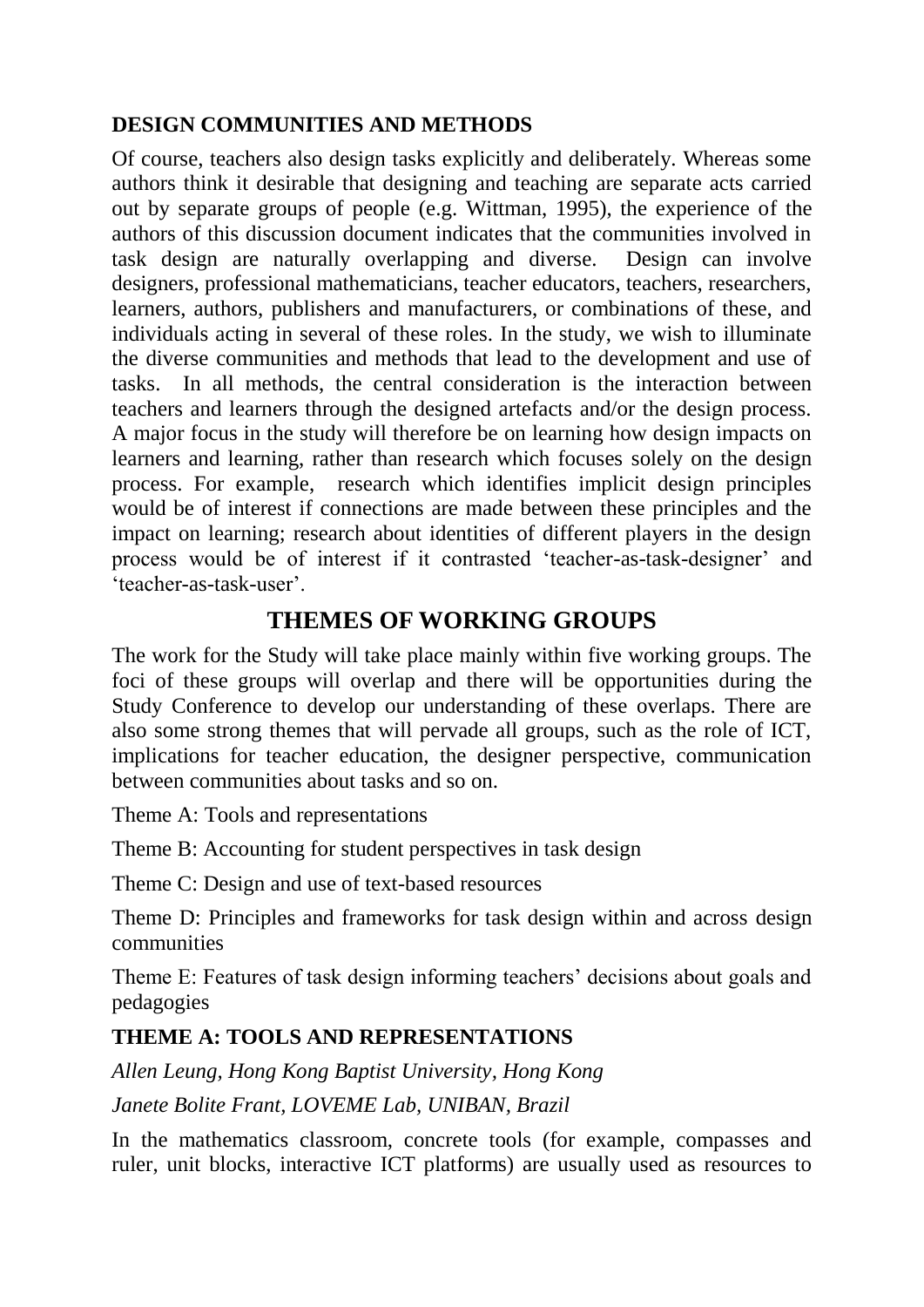enhance the teaching-learning activity (see for example, Bartolini Bussi & Maschietto, 2008; Maschietto & Trouche, 2010; Radford, 2011). In this context, tools are broadly interpreted as physical or virtual artefacts that have potential to mediate between mathematical experience and mathematical understanding. This theme concerns designing teaching-learning tasks that involve the use of tools in the mathematics classroom and consequently how, under such design, tools can represent mathematical knowledge. A task here is a teacher designed purposeful 'thing to do' using tools for students in order to activate an interactive tool-based environment where teacher, students and resources mutually enhance each other in producing mathematical experiences. On a meta-level, it is about possible tool-driven relationships within the design, teaching and learning triad. In this connection, this type of task design rests heavily on the complex relationship between artefacts and mathematical knowledge.

There are a few theoretical grounds on which to build and expand this discussion. Instrumental genesis explicates how the usage of a tool can be turned into a cognitive instrumentation process for knowledge acquisition. A Vygotskian approach examines how an artefact can be turned into a psychological tool in the context of social and cultural interaction developed through the zone of proximal development and internalization processes. Semiotic mediation can be used as an integrated approach to explore the mathematics classroom under which a tool takes on multiple pedagogical functions (Bartolini Bussi & Mariotti, 2008). Embodiment theory proposes that there are strong relationships among sensory activities and cultural artefacts in the appropriation of mathematical practices, and in particular, their application to inclusive mathematics education (Healy & Fernandes, 2011). The guided reinvention principle of RME (Realistic Mathematics Education) practiced by the Freudenthal school can be used to direct the design of tool-based mathematical tasks. These theoretical orientations, and/or others, may serve to facilitate discussion on tool-based task design and representation in the mathematics classroom.

An important question to address in this theme is: How to design tasks that can bring about situated discourses (hence representations) for the mathematical knowledge mediated by tools in the mathematics classroom and how these discourses relate to mathematics knowledge? This in turn comprises several additional questions.

Possible questions about tools and representation:

 What mathematics epistemological considerations are taken into account when designing tasks using tools?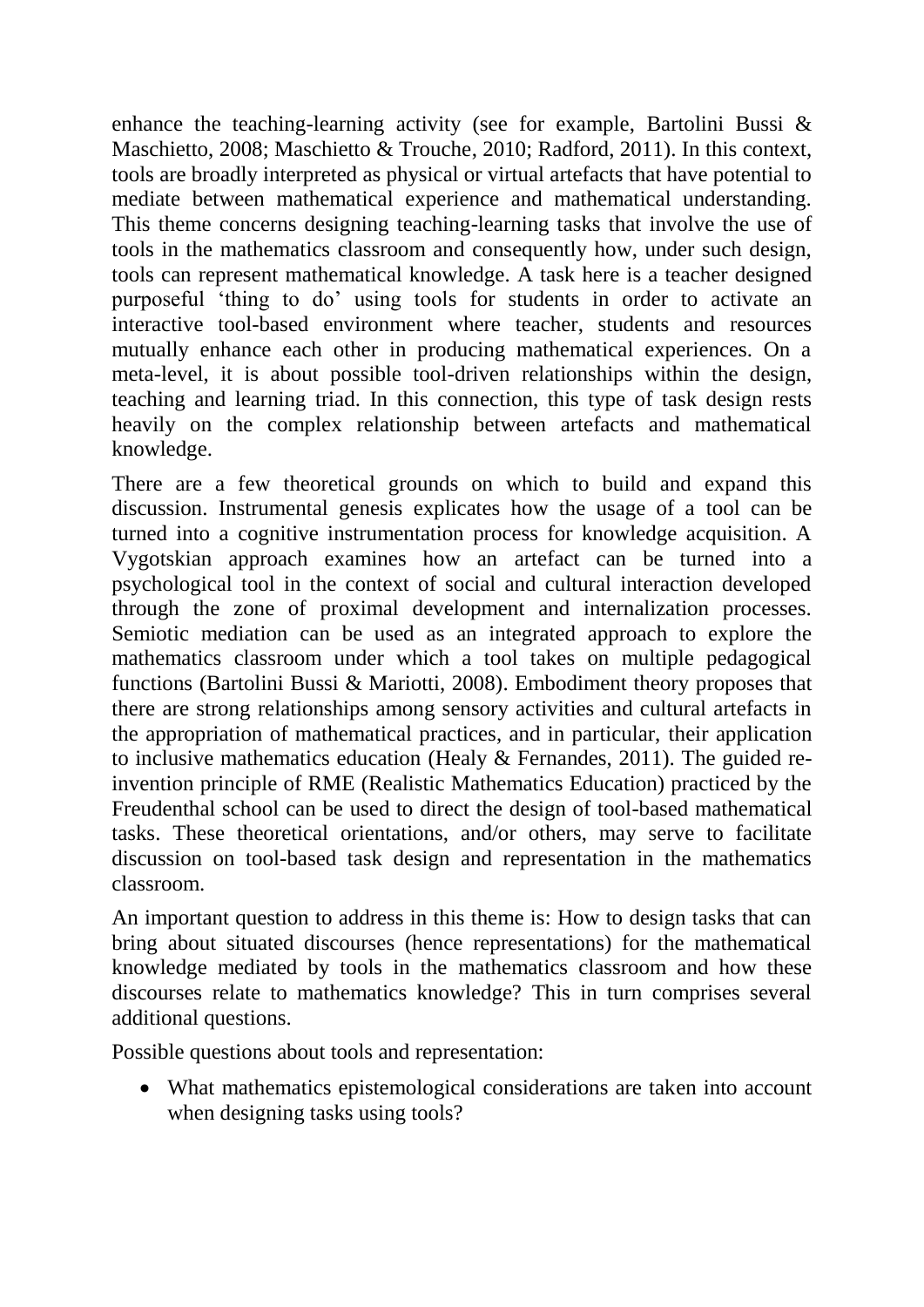- How do we create a tool environment for the mathematics classroom to support the design of teaching and learning tasks for specific mathematic topics?
- How do different types of tools afford different mathematical activities/tasks, different representations and/or discourses, and different interactions between representations?
- How do different task designs using tools impact on students' learning and understanding of mathematics?
- How do we design mathematical tasks that can transform an artefact into a pedagogical instrument?
- Are there models (theoretical or pragmatic) of tool-based task design for the teaching and learning of mathematics?

#### **THEME B: ACCOUNTING FOR STUDENT PERSPECTIVES IN TASK DESIGN**

#### *Janet Ainley, School of Education, University of Leicester, UK*

*Claire Margolinas, Laboratoire ACTé, Université Blaise Pascal, Clermont Université, France*

It is obvious that tasks or sequences of tasks are designed to embody mathematical knowledge in ways that are accessible to students, and to improve students' mathematics thinking. However, if we look beyond the intentions of those who design and select tasks, the actual impact on students' mathematical learning raises important questions. One of the aims of this thematic group is to gain insights into students' perspectives about the meanings and purposes of mathematical tasks, and to better understand how appropriate task design might help to minimise the gap between teacher intentions and student mathematical activity.

There is a tacit assumption that the completion of mathematical tasks chosen or designed by the teacher will result in the student learning the intended mathematics. This view is persistent despite research that suggests that this is not a direct relationship (Margolinas, 2004, 2005). This can result in completion of the task (rather than mathematical learning) becoming the priority for students and even sometimes for teachers. This can be particularly true for younger and lower achieving students, who are 'helped' by the teacher to complete the task in order to 'keep up' with their peers. Teachers are encouraged to differentiate tasks for different students in order to facilitate learning. However, changes that make it easier for the student to complete the task may have the effect of undermining the designers' intentions, and reinforcing students' attention of completion as the priority.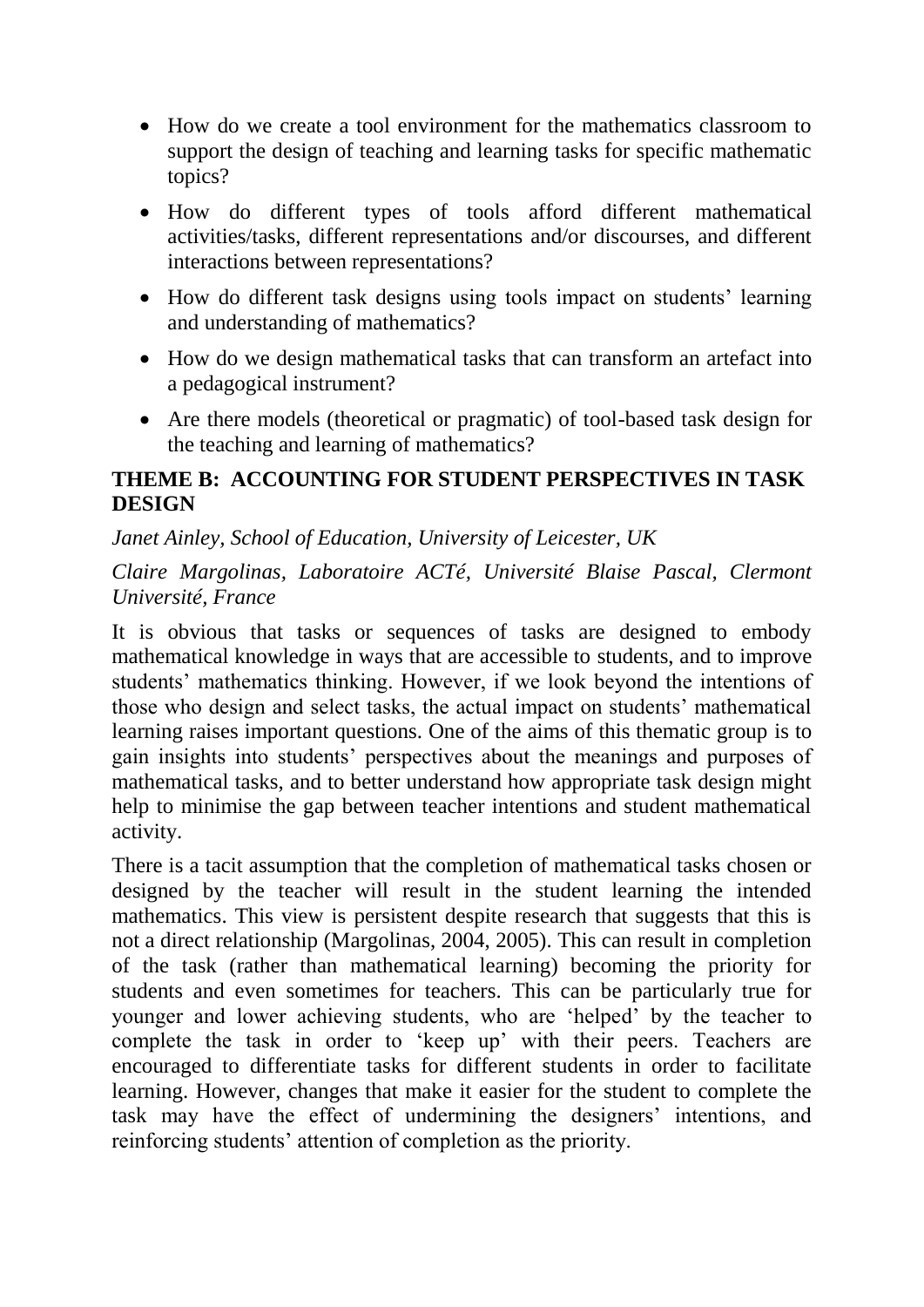Research about learners' perceptions of the use of contexts in mathematical tasks has suggested that these can differ considerably from intentions of designers (Cooper & Dunne, 2000). Whilst designers may choose contexts to offer real world models to think with or to illustrate the usefulness of mathematical concepts in real life, pedagogic practice may lead students to adopt 'tricks' to bypass the contextual elements (e.g. Gerofsky, 1996), Verschaffel, Greer, & Torbeyns, 2006)), or fail to appreciate the extent to which everyday knowledge should be utilised in the mathematical task (Cooper & Dunne, 2000). Tasks or sequences which draw on real world contexts, but which do not reflect the purposes for which mathematics is used in the real world, may be perceived by students as evidence of the gap between school mathematics and relevance to their everyday lives (Ainley, Pratt, & Hansen, 2006).

Another issue is a methodological one. One possibility for measuring the impact of tasks or sequences on students' learning is the use of pre- and post-tests. However, since it is highly likely that any teaching may result in some outcome on posttests, it is not so obvious what should be considered as a significant posttest outcome. For instance, if we consider only the mean value of an entire cohort of students, we may not understand whether the low achieving students (as determined by the pretest) have really benefited from the task or sequence. Moreover, the goal of the task or sequence may not be easily (or even possibly) assessed in a written test. Often, it is only by observing the evolution of students' strategies that we can understand the effect of a task or sequence (Brousseau, 2008). Task design is generally initially implemented in favourable contexts: the teachers are members of the research team or closely linked to the designers. In this context, the impact on students is not only linked to the tasks but also to the impact on teacher or students of a collaborative way of dealing with teaching (Arsac, Balacheff, & Mante, 1992). These methodological issues are only examples of those that can be addressed in our group. An aim of this thematic group is therefore to reflect on methodological issues related to studying task impact on students.

Possible questions might be:

- How is it possible to assess the impact of task or sequence on students' mathematical learning?
- What is the intended and actual impact of a task or sequence on low achieving students?
- What do students actually do and attend to when confronted with tasks?
- How do students understand the purposes of tasks they are given in the classroom?
- How do students' reactions influence teachers' adaptation of the task?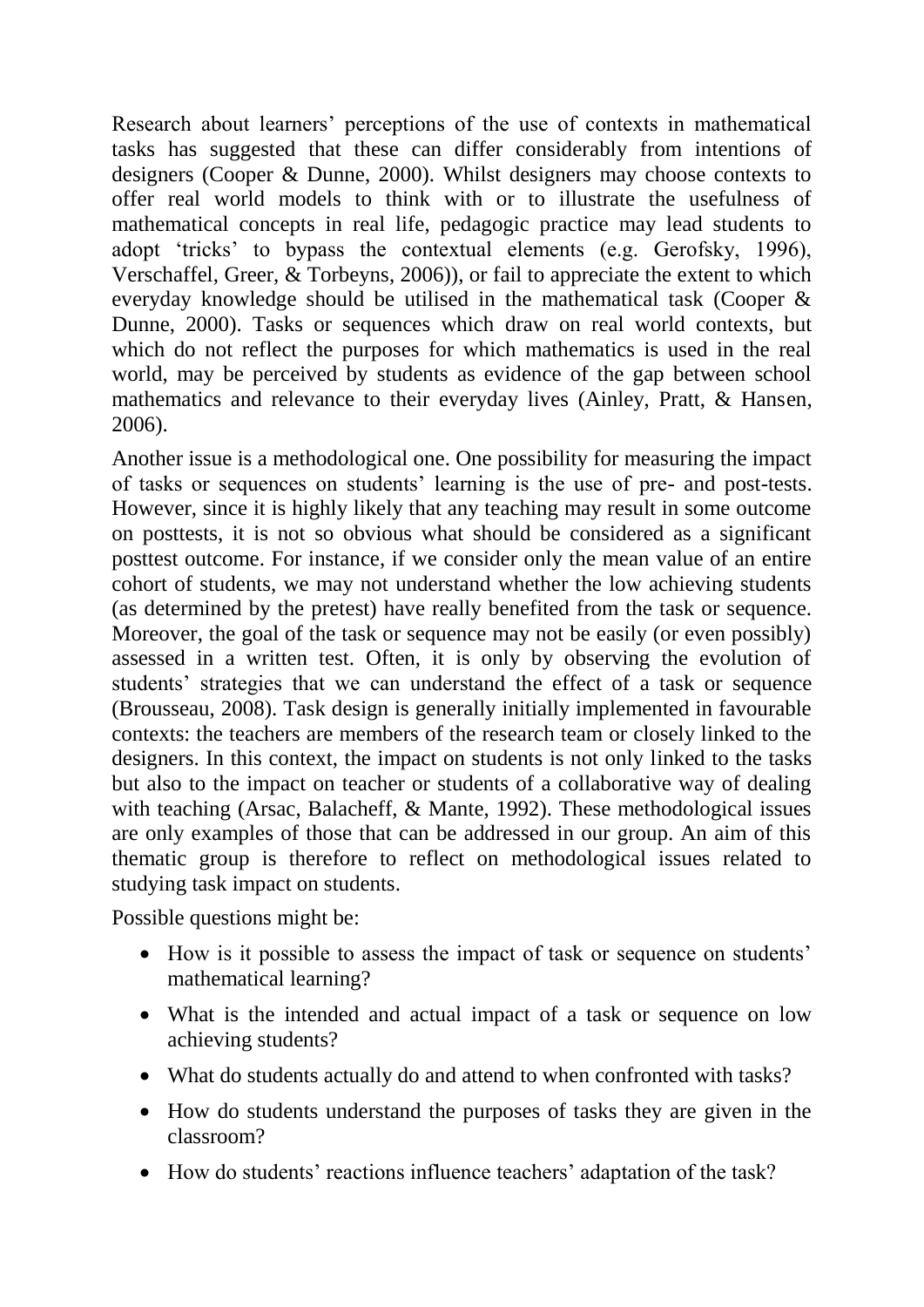Might what appears to be 'only' a change in presentation convey a different meaning to the student, and result in different mathematical activity?

#### **THEME C: DESIGN AND USE OF TEXT-BASED RESOURCES**

*Denisse Thompson, University of South Florida, USA*

#### *Anne Watson, University of Oxford, UK*

This theme focuses on the design of textbooks, downloadable materials, and other forms of text-based communication designed to generate mathematical learning. We recognise that most teachers use textbooks and/or online packages of materials as their total or main source of tasks. Hence the design and use of tasks presented in textbooks is central to many school students' experience of mathematics. The scholarly study of task design should include consideration of theoretically-based textbook development, and can take place at different grainsizes from individual tasks, through sequences of tasks, to a whole textbook series (Usiskin, 2003).

Some analyses of textbooks draw attention to differences in the use of language, illustrations, cultural and social allusions and some focus more on the mathematical and epistemological content (Askew, Hodgen, Hossain, & Bretscher, 2010; Haggarty & Pepin, 2001; Sutherland, 2002; Thompson, Senk, & Johnson, in press). Significant differences have been found in the conceptual coherence, mathematical challenge, consistency of images, and ordering of tasks between, for example, UK and Singapore textbooks. For example, in some textbooks a new concept is introduced through some everyday questions which are gradually refined to focus on a formal presentation; in others, practice of a technique precedes application through word problems (Ainley, 2010). The design of the order, development, representation and presentation of content is therefore a suitable topic for this ICMI study.

Another way to look at textual presentation is to analyse the content of individual questions or sequences of questions, and variation theory has been used as a tool both for design and analysis at this fine-grained level (Watson & Mason, 2006). For example, control of variation among examples can be used to direct learners towards inductive generalisations about concepts; example sequencing with controlled variation can lead learners towards some cognitive conflict. Textual presentation could be informed by research about how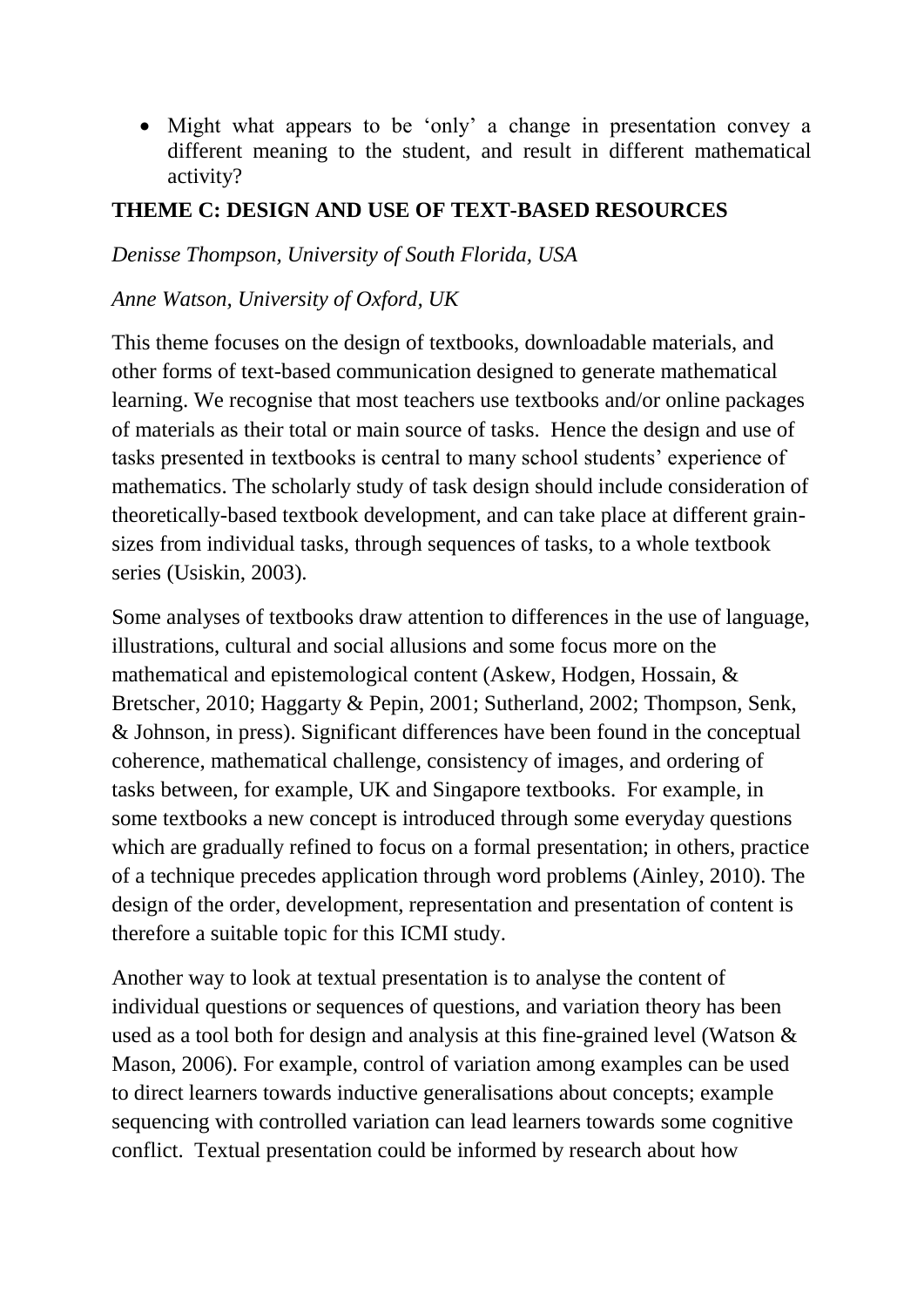features of page and screen layout affect learners' attention (Ainsworth, 2009; Poole & Ball, 2006).

A third way to look at textbook tasks is to view them as the shapers of the curriculum rather than merely presenting a given curriculum (Senk & Thompson, 2003). The underlying commitments about the nature of mathematics, mathematical activity, and how mathematics is learnt, vary between textbook series and between countries. How these are promoted in the design and content of the tasks in the textbook is an important area of study because a textbook series might have more influence on learners and learning than a national curriculum. Different designers may interpret national standards or recommendations in different ways so that understanding the principles on which they instantiate these recommendations is an important area of study (Hirsch, 2007). Various components of mathematics will be prioritised or marginalised differently through different kinds of tasks and there will be legitimate debate about how students come into contact with mathematical absolutes (if there are any) (e.g. Harel & Wilson, 2011).

Authors' intentions can be different from how tasks or sequences of tasks are used in classrooms, and in this theme we could also look at pedagogic suggestions, particularly for innovative or unusual tasks, and information about conceptual intentions (Thompson & Senk, 2010). Many textbooks now refer users to online resources and tasks, and there is a professional development element to their use. There may be a difference between the adventurousness of students and the conservatism of teachers in their use and vice versa. (See chapters in Reys, Reys, & Rubenstein (2010) for issues related to curriculum and tasks in terms of intentions and enactments.)

Throughout the following set of questions, we consider a textbook and/or online resource to be a collection of tasks, generally sequenced in a given way, and often surrounded by related narrative and/or questions:

- How do curriculum expectations influence authors' design principles?
- How does an intention to promote change influence design?
- How do designers' expectations of teacher knowledge inform the design of dual purpose tasks: to teach students and to facilitate teacher learning?
- How can authors and teachers learn from alignments and misalignments of teachers' adaptations and authors' intent, and the implications for students' learning?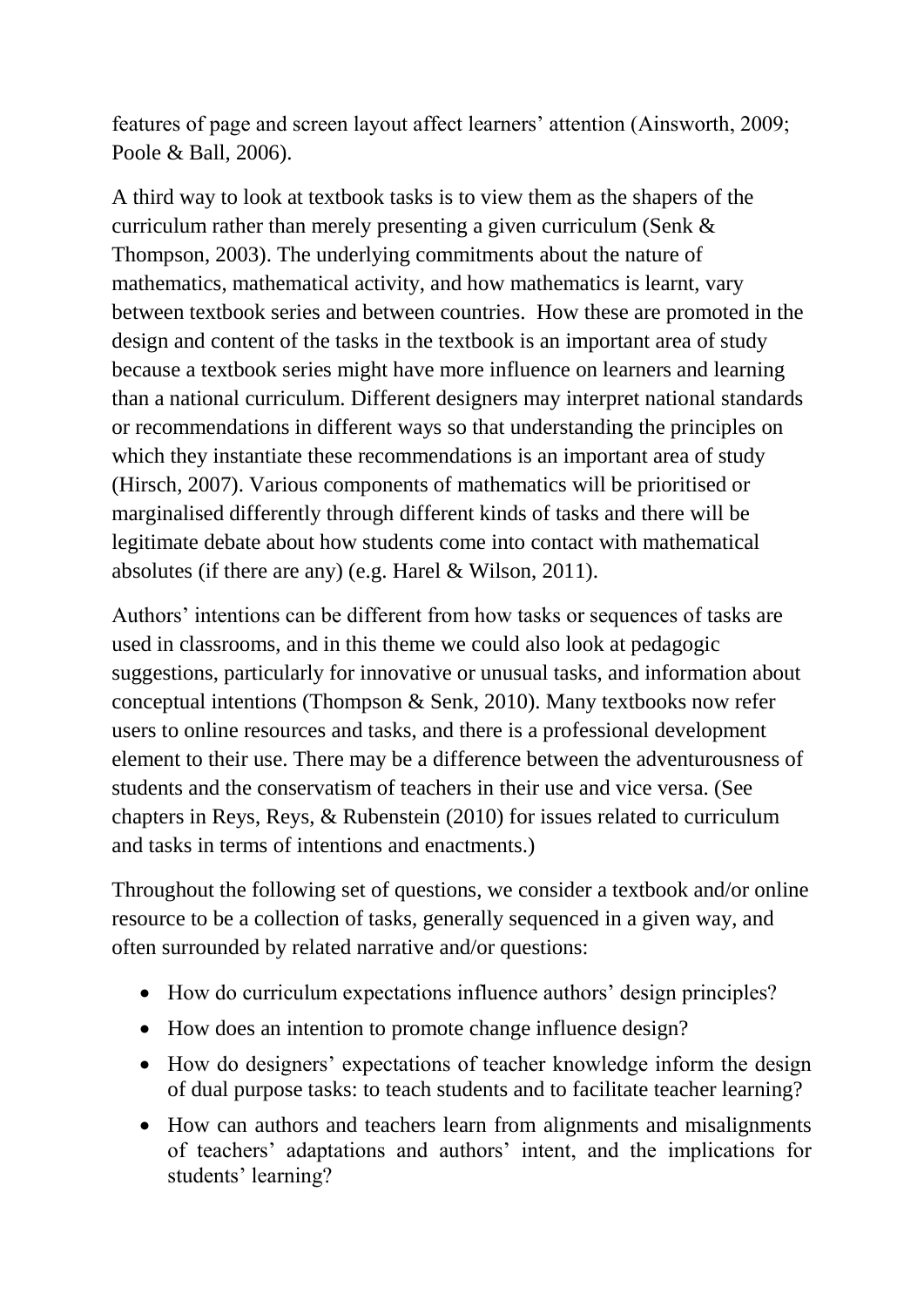- How can or should new digital formats influence textbook design: e.g. use of podcasts, twitter, and other social media; implications for design and coherence of materials (either original digital design or transfer from print) if teachers are able to select tasks in varied orders?
- How do cultural considerations about instruction and pedagogy influence design: for example, whether teachers are seen as 'facilitators' or 'givers' of knowledge?
- How can designers take account of the language of instruction not being students' home language?
- What research about design of textbooks and other materials should be undertaken to inform the next generation of designers? In particular, how might design experiments (e.g., Clements (2007) or teaching experiments (such as Japanese lesson study)) influence task design in curriculum materials?
- How can design principles from software design, advertising, graphical art and eye-gaze research be used to improve text-based materials?

#### **THEME D: PRINCIPLES AND FRAMEWORKS FOR TASK DESIGN WITHIN AND ACROSS COMMUNITIES**

*Carolyn Kieran, Université du Québec à Montréal, Canada Michiel Doorman, Utrecht University, Netherlands*

#### *Minoru Ohtani, Kanazawa University, Japan*

Considerations and principles for designing and sequencing tasks depend highly upon the context of the design activities. Various design communities, such as those consisting of researchers, teachers, professional developers and teacher trainers, or textbook writers, have different aims and agendas for task design. Thus, principles for task design vary across the context in which the communal practice is situated. In addition, principles for task design can vary as to whether they are applied to the initial creation of tasks or to the shaping and modification of existing tasks (Remillard, 2005), as well as to whether they are applied to the design of a single task versus a sequence of tasks. Moreover, tasks can be designed not only by members of a singular community but also by groups whose members cut across two or more design communities (see, e.g., the international examples of such efforts (Kieran, Krainer, & Shaughnessay, in press). For example, recent projects where teachers are regarded as key stakeholders in research (i.e., as (co)producers of professional and/or scientific knowledge) and where they have a significant role to play in the design of tasks have been shown to yield not only rich task designs for mathematical learning, but also make the link between research and practice more fruitful for both sides. In this working group, we address the diversity and the interactions between design principles and communities that are involved in task design and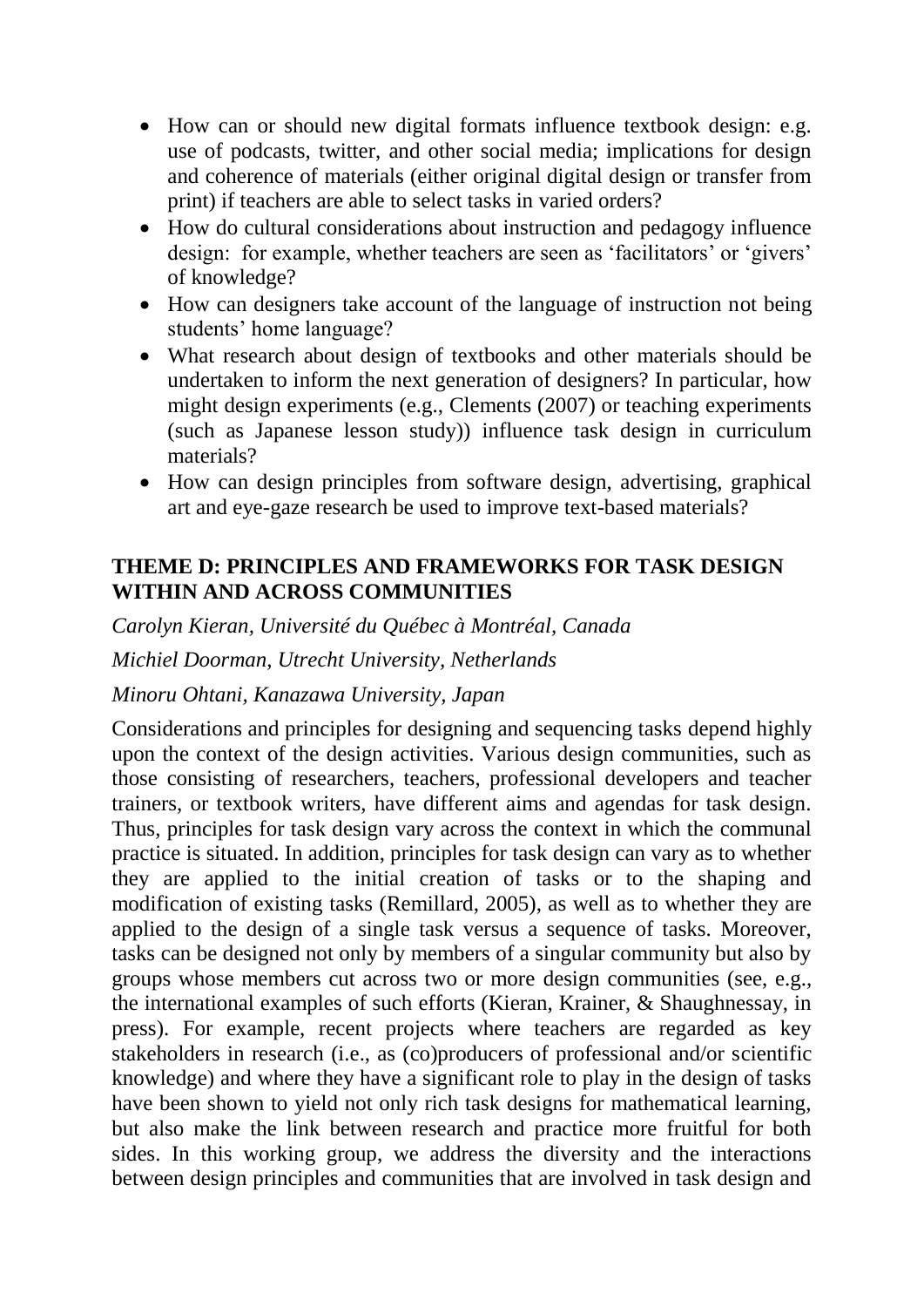attempt to make explicit those principles of task design within and across design communities that have up to now been largely tacit.

This Working Group has a twofold aim:

- To solicit papers that delineate principles and frameworks for task design within singular design communities so as to illuminate differences and commonalities across the specific contexts of the various communities.
- To solicit papers that delineate principles and frameworks for task design by teams that cut across the various diverse communities so as to illuminate the nature of, and thereby aid in encouraging the further emergence of, such interactive, cross-community approaches to task design.

Papers being submitted to this working group should specify which of the two above aims is the main focus of the paper. Papers being proposed for this group should also address and develop some subset of the following questions, in addition to whatever other issues might be considered relevant to the given theme:

- If you identify yourself as a member of a singular design community, which one is it? Or if you identify yourself as a member of a design group that cuts across communities, which ones are they? If the latter, how did this cross-community come to be formed?
- When you or your group engages in designing tasks, what are you trying to achieve? What are your primary considerations?
- Do the principles applied to task design depend on the nature of the mathematical activity inherent in the tasks (i.e., tasks for exploration, concept development, practicing, generalizing and reflection)? If so, in which ways?
- In which ways do the principles for task design interact with the issue of the time factor, that is, whether a task sequence is to occur across several lessons or within one given lesson?
- Which theoretical, mathematical, pedagogical, technological, cultural, and/or practical aspects are taken into account when designing a task or a task sequence? Which aspects are considered primary?
- Is there a particular framework or theory of learning that is drawn upon in designing a task or task sequence, and how is this framework reflected in the task design?
- What is the extent to which individual/communal value systems and beliefs about how mathematics is to be learned enter into the designing of tasks?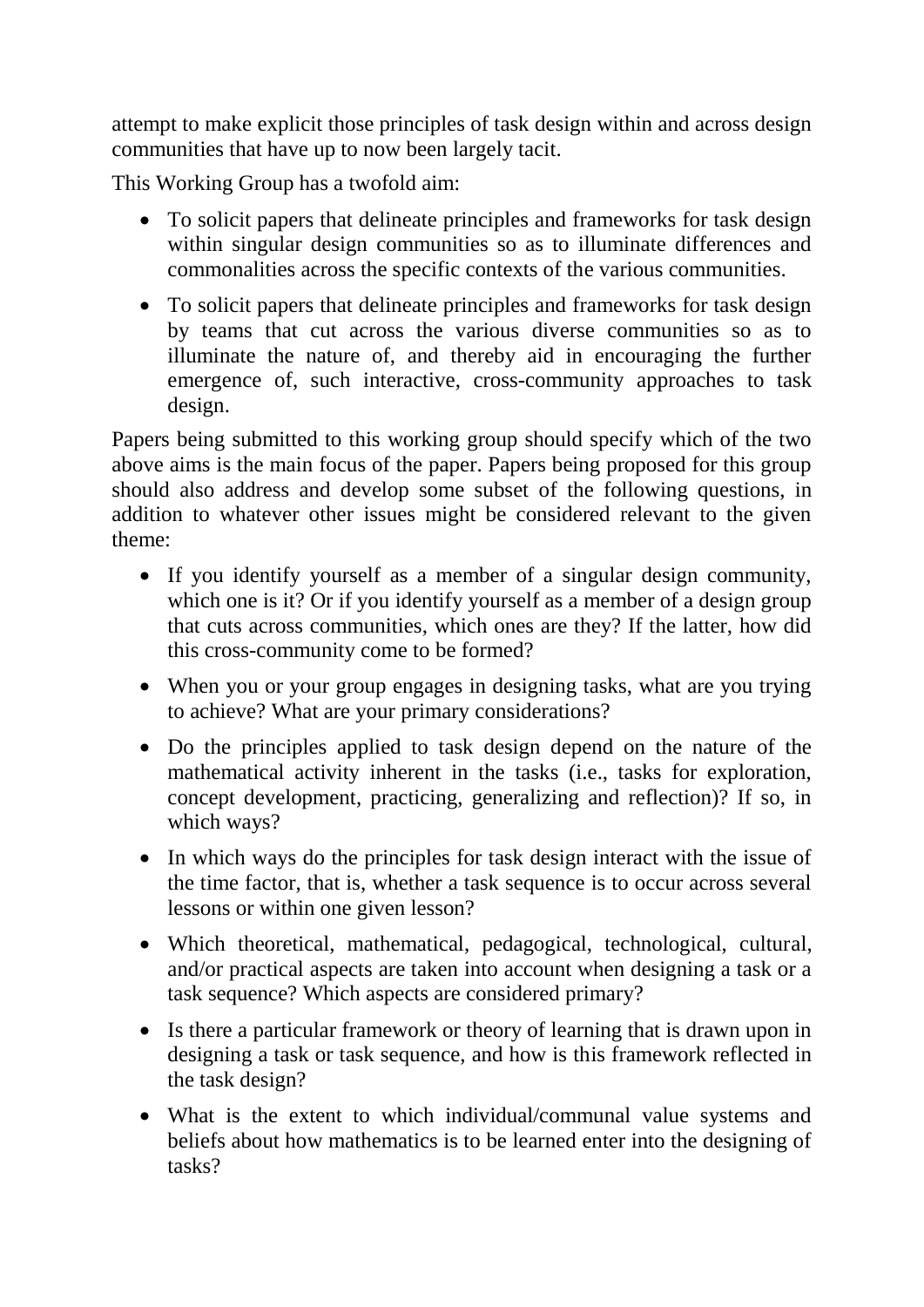- What is the extent to which the inclusion of digital-technology tools within a task or task sequence is reflected in the principles employed in designing the task or task sequence?
- Are the designed tasks subject to revision in later cycles of the work? If so, what is it that specifically leads to the redesign? On what basis and according to which principles is the redesign carried out?
- What constitutes the main differences and commonalities between design principles for different design communities?
- What constitutes the main differences and commonalities between design principles for different age groups and school levels?

#### **THEME E: FEATURES OF TASK DESIGN INFORMING TEACHERS' DECISIONS ABOUT GOALS AND PEDAGOGIES**

#### *Peter Sullivan, Monash University, Australia*

#### *Yudong Yang, Shanghai Academy of Educational Sciences, China*

Based on their mathematical goals for their students, teachers choose or design tasks and sequences of tasks, select media for presenting tasks to students and for students to communicate results, plan pedagogies associated with realising opportunities in tasks, determine the level of complexity of tasks for their students including ways of adapting for them, and anticipate processes for assessing student learning. Each of these decisions is influenced by teachers' understanding of the relevant mathematics, by earlier assessments of the readiness of their students, by the teacher's experience or creativity or access to resources, by their expectations for student engagement, by their commitment to connecting learning with students' lives, and informed by teachers' awareness and willingness to enact the relevant pedagogies. This working group invites contributions from researchers and teachers who have considered such issues from the perspective of task design. The intention is to synthesise what is known about teachers' decision making about tasks, and to offer suggestions about task design for teachers, teacher educators, task designers, text and resource authors, and curriculum developers.

Among the questions that might be considered by authors contributing to the working group and which can be addressed by submitted papers are:

- How do features of design influence teachers' decisions to use particular tasks/sequences, or adapt them, or create their own?
- How do features of tasks/sequences influence teachers' choices about their potential for their class, including the media used for communication about the task?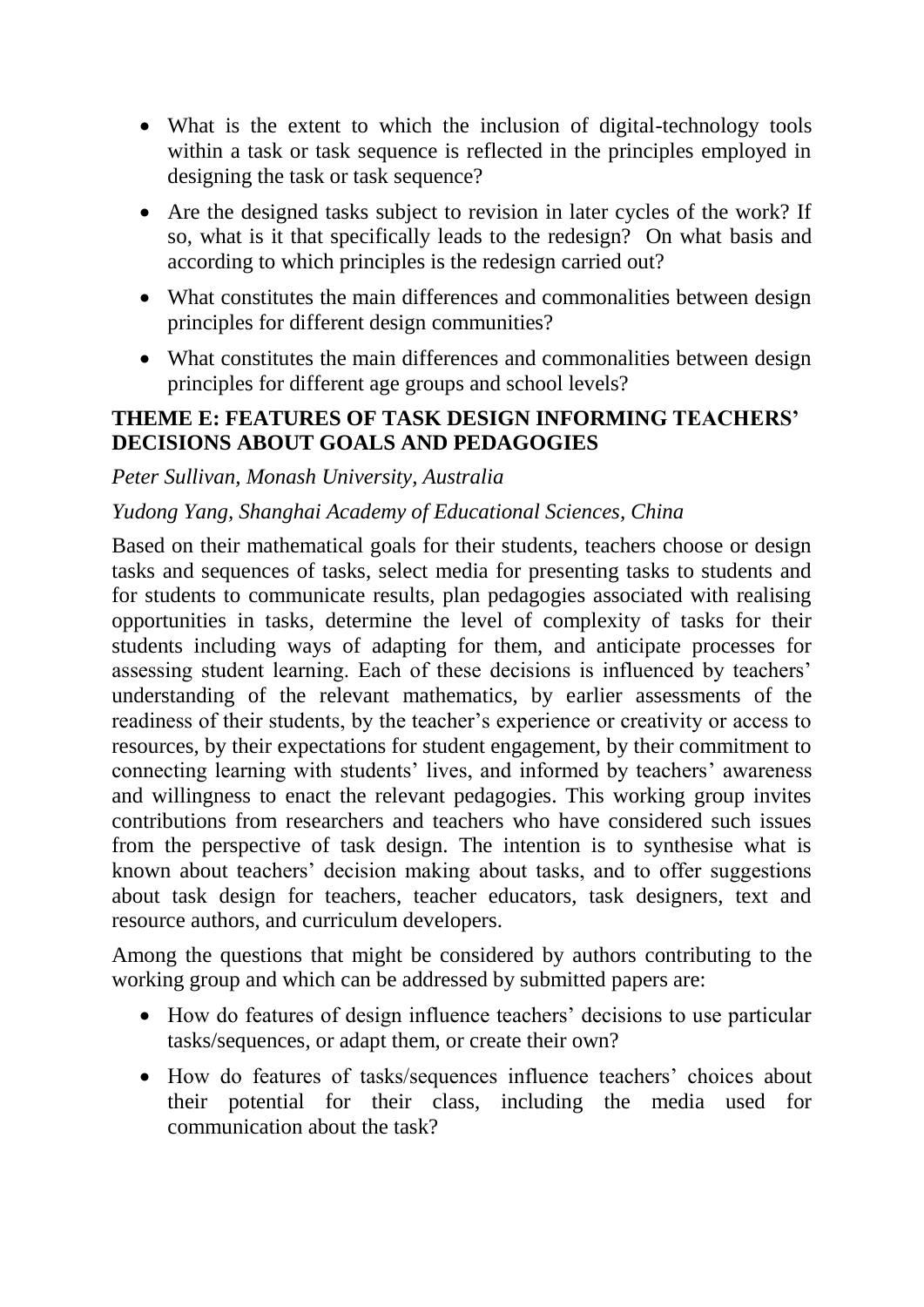- How does the design process influence teacher decisions about tasks within sequences?
- How do design considerations facilitate teacher adaptation of tasks/sequences to their students' experiences?
- How does feedback from classroom implementation of tasks/sequences inform future decisions on task design and use?
- How does collaboration between teachers, or between researchers and teachers, influence design of tasks/sequences?
- What are the implications for initial teacher education in task design?
- What is the effect of different cultural backgrounds on teachers' knowledge or belief on tasks and task design?

#### **REFERENCES**

- Ainley, J., Bills, L., & Wilson, K. (2004). Algebra for a purpose: Using spreadsheets *KS2 & 3*. Derby: ATM Publications.
- Ainley, J., Bills, L., & Wilson, K. (2005). Designing spreadsheet-based tasks for purposeful algebra. *International Journal of Computers for Mathematical Learning, 10*(3), 191-215.
- Ainley, J., Pratt, D., & Hansen, A. (2006). Connecting engagement and focus in pedagogic task design. *British Educational Research Journal, 32*(1), 23-38.
- Ainley, J. (2010). Developing purposeful mathematical thinking: A curious tale of apple trees *Plenary address at the 35th conference for the International Group for the Psychology of Mathematics Education*.
- Ainsworth, S. (2009). Understanding learning with animations. *13th Biennial Conference of the European Association for Research on Learning and Instruction (EARLI)*.
- Anderson, J. R., & Schunn, C. D. (2000). Implications of the ACT-R learning theory: No magic bullets. In R. Glaser (Ed.), *Advances in instructional psychology: Educational design and cognitive science* (Vol. 5, pp. 1-34). Mahwah, NJ: Lawrence Erlbaum Associates.
- Arsac, G., Balacheff, N., & Mante, M. (1992). Teacher's role and reproducibility of didactical situations. *Educational Studies in Mathematics, 23*(5), 5-29.
- Artigue, M., & Perrin-Glorian, M.-J. (1991). Didactic engineering, research and development tool: some theoretical problems linked to this duality. *For the learning of Mathematics 11*(1), 3-17.
- Askew, M., Hodgen, J., Hossain, S., & Bretscher, N. (2010). *Values and variables: A review of mathematics education in high-performing countries* London: The Nuffield Foundation.
- ATM (various dates). *Points of departure 1,2,3,4*. Derby, UK: Association of Teachers of Mathematics.
- Bartolini Bussi, M., & Maschietto, M. (2008). Machines as tools in teacher education. In D. Tirosh & T. Wood (Eds.), *Tools and Processes in Mathematics Education*. Rotterdam: Sense Publishers.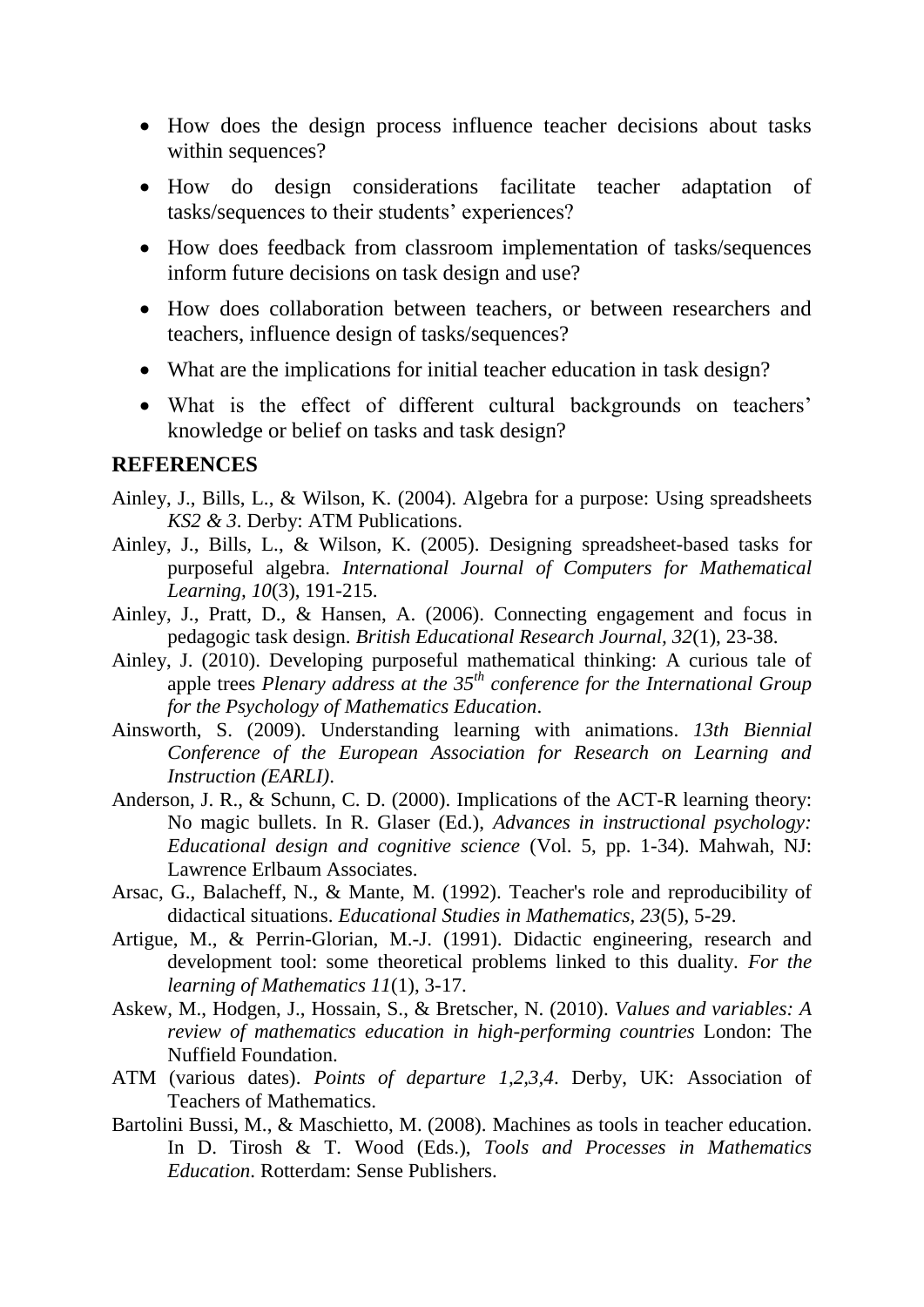- Bartolini Bussi, M. G., & Mariotti, M. A. (2008). Semiotic mediation in the mathematics classroom. Artifacts and signs after a Vygotskian perspective. In L. English, M. Bartolini Bussi, G. A. Jones, R. A. Lesh & B. Sriraman (Eds.), *Handbook of International Research in Mathematics Education* (pp. 746-783). New York and London: Routledge.
- Becker, J. P., & Shimada, S. (1997). *The open-ended approach: A new proposal for teaching mathematics*. Reston, Virginia: National Council of Teachers of Mathematics.
- Brousseau, G. (1997). *Theory of didactical situations in mathematics*. Dordrecht: Kluwer Academic Publishers.
- Brousseau, G., Brousseau, N., & Warfield, V. (2004a). Rationals and decimals as required in the school curriculum. Part 1: Rationals as measurement. *Journal of Mathematical Behavior, 20*, 363 – 411.
- Brousseau, G., Brousseau, N., & Warfield, V. (2004b). Rationals and decimals as required in the school curriculum: Part 1: Rationals as measurement. *The Journal of Mathematical Behavior, 23*(1), 1-20.<http://www.sciencedirect.com/> science/article/B6W5B-4BD5HX1-1/2/4c1c155595d9e147867819b42ae10385
- Brousseau, G., Brousseau, N., & Warfield, V. (2007). Rationals and decimals as required in the school curriculum: Part 2: From rationals to decimals. *The Journal of Mathematical Behavior, 26*(4), 281-300. [http://www.sciencedirect.](http://www.sciencedirect/)com/science/article/B6W5B-4R5G38N-1/2/89f8fa55b19b428152a164aa16a029bb
- Brousseau, G. (2008). Notes on the observation of classroom practices. *ICMI 11*. from http://tsg.icme11.org/document/get/315
- Brousseau, G., Brousseau, N., & Warfield, V. (2008). Rationals and decimals as required in the school curriculum: Part 3. Rationals and decimals as linear functions. *The Journal of Mathematical Behavior, 27*(3), 153-176. http://www.sciencedirect.com/science/article/B6W5B-4TN5MH1- 1/2/8b7c9f4fd5b0182ea2ce54a8657b515b
- Brousseau, G., Brousseau, N., & Warfield, V. (2009). Rationals and decimals as required in the school curriculum: Part 4: Problem solving, composed mappings and division. *The Journal of Mathematical Behavior, 28*(2-3), 79- 118. http://www.sciencedirect.com/science/article/B6W5B-4XBWW66- 1/2/e8ed54e6e9f5ab39f8c336c70805a027
- Chevallard, Y. (1999). L'analyse des pratiques enseignantes en théorie anthropologique du didactique. *Recherches en Didactique des Mathématiques, 19*(2), 221-266.
- Choppin, J. (2011). The impact of professional noticing on teachers' adaptations of challenging tasks. *Mathematical Thinking and Learning, 13*(3), 175-197.
- Christiansen, B., & Walter, G. (1986). Task and activity. In B. Christiansen, A.-G. Howson & M. Otte (Eds.), *Perspectives on mathematics education: Papers submitted by members of the Bacomet Group* (pp. 243-307). Dordrecht: D. Reide.
- Clements, D. H. (2007). Curriculum research: Toward a framework for "Researchbased curricula." *Journal for Research in Mathematics Education, 38*, 35-70.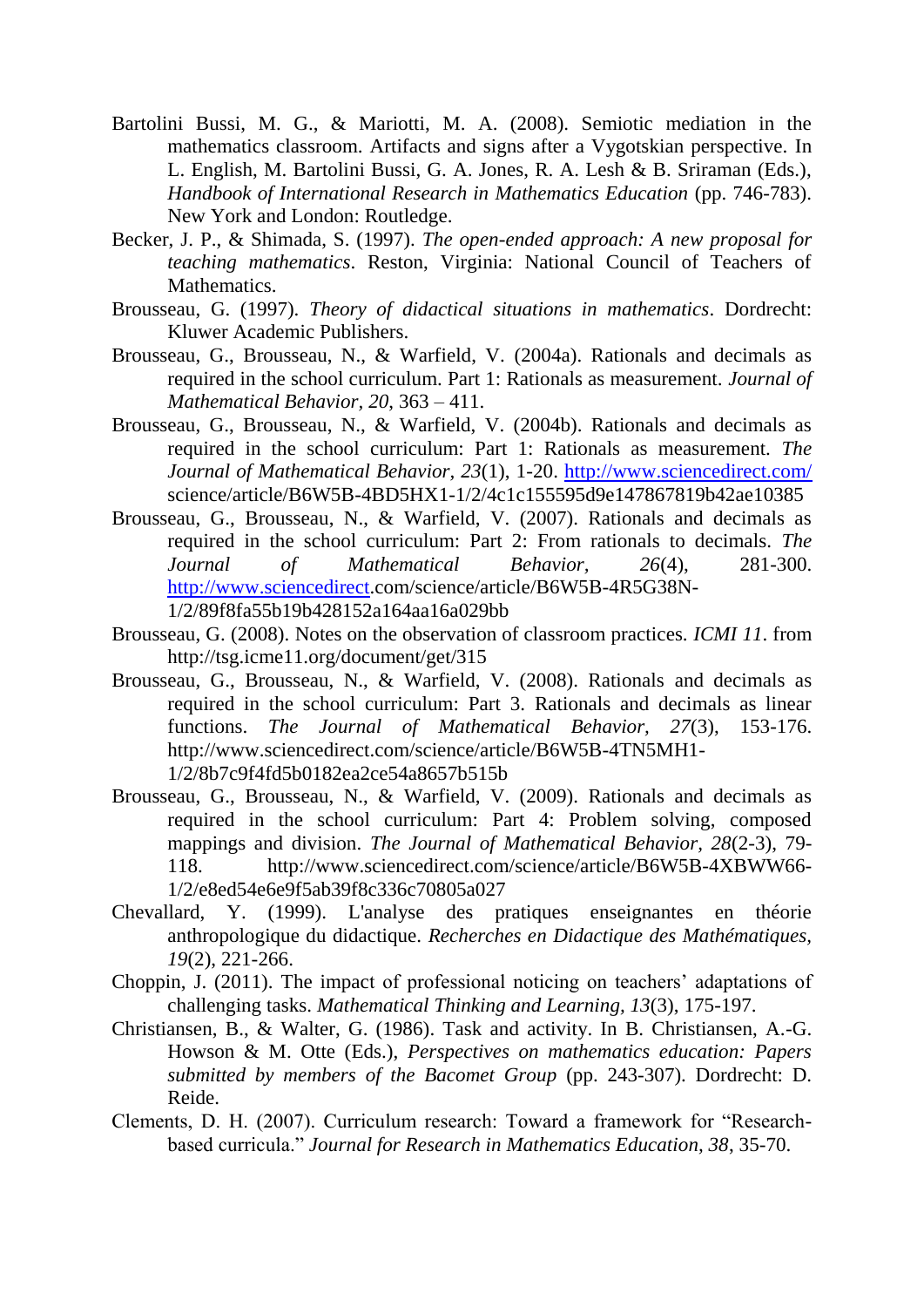- Cooper, C., & Dunne, M. (2000). *Assessing Children's Mathematical Knowledge*. Buckingham, UK: Open University Press.
- Corey, D. L., Peterson, B. E., Lewis, B. M., & Bukarau, J. (2010). Are there any places that students use their heads? Principles of high-quality Japanese mathematics instruction. *Journal for Research in Mathematical Education, 41*, 438-478.
- Gerofsky, S. (1996). A linguistic and narrative view of word problems in mathematics education. *For the Learning of Mathematics, 16*(2), 36-45.
- Gravemeijer, K. (1999). How emergent models may foster the constitution of formal mathematics? *Mathematical Thinking and Learning, 1*(2), 155-177.
- Gueudet, G., & Trouche, L. (2009). Towards new documentation systems for mathematics teachers? . *Educational Studies in Mathematics, 71*, 199-218.
- Gueudet, G., & Trouche, L. (2011). Teachers' work with resources: Documentational geneses and professional geneses. In G. Gueudet, B. Pepin & L. Trouche (Eds.), *From text to 'lived' resources*. New York: Springer.
- Haggarty, L., & Pepin, B. (2001). Mathematics textbooks and their use in English, French and German classrooms: a way to understand teaching and learning cultures. *ZDM: International Review on Mathematical Education, 33*(5), 158- 175.
- Harel, G., & Wilson, S. (2011). The state of high school textbooks. *Notices of the AMS, 58*, 823-826.
- Healy, L., & Fernandes, S. H. A. A. (2011). The role of gestures in the mathematical practices of those who do not see with their eyes. *Educational Studies in Mathematics, 77*, 157-174.
- Henningsen, M., & Stein, M. K. (1997). Mathematical tasks and student cognition: classroom-based factors that support and inhibit high-level mathematical thinking and reasoning. *Journal of Research in Mathematics Education, 28*(5), 524-549.
- Hirsch, C. R. (Ed.). (2007). *Perspectives on the design and development of school mathematics curricula*. Reston, VA: National Council of Teachers of Mathematics.
- Huang, R., & Bao, J. (2006). Towards a model for teacher professional development in China: Introducing Keli. *Journal of Mathematics Teacher Education, 9*, 279- 298.
- Kieran, C., Tanguay, D., & Solares, A. (2011). Researcher-designed resources and their adaptation within classroom teaching practice: Shaping both the implicit and the explicit. In G. Gueudet, B. Pepin & L. Trouche (Eds.), *From text to 'lived' resources* (pp. 189-213). New York: Springer.
- Kieran, C., Krainer, K., & Shaughnessay, J. M. (in press). Linking research to practice: Teachers as key stakeholders in mathematics education research. In M. A. Clements, A. Bishop, C. Keitel, J. Kilpatrick & F. K. S. Leung (Eds.), *Third International Handbook of Mathematics Education* (Vol. B). Dordrecht, The Netherlands: Springer. http://www.math.uqam.ca/~apte/ICMI/ Kieran Krainer Shaughnessy.pdf
- Kilpatrick, J., Swafford, J., & Findell, B. (2011). *Adding it up: Helping children learn mathematics*. Washington, DC: National Academy Press.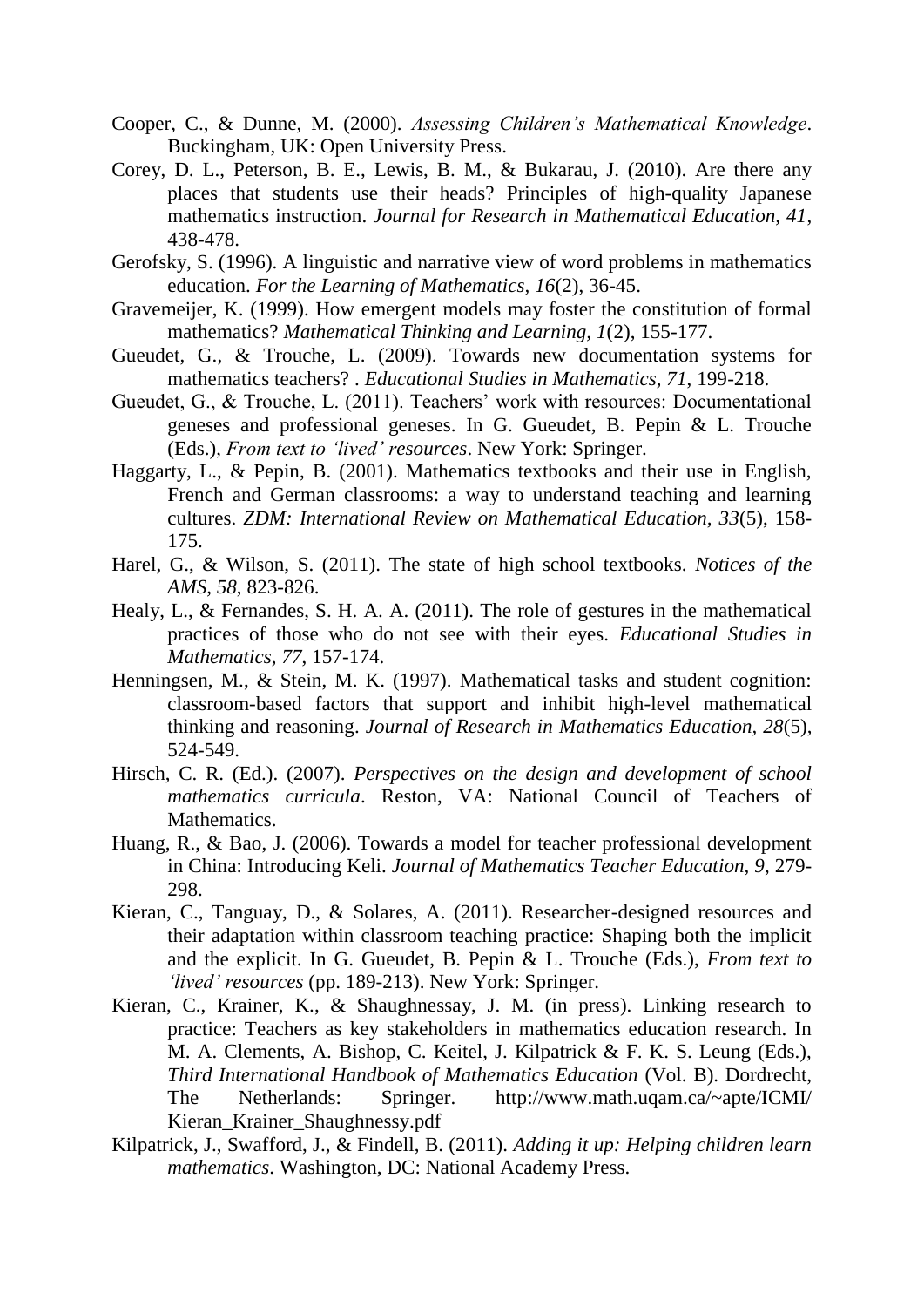- Lagrange, J.-B. (2002). Etudier les mathématiques avec les calculatrices symboliques. Quelle place pour les techniques? In D. Guin & L. Trouche (Eds.), *Calculatrices symboliques. Transformer un outil en un instrument du travail mathématique : un problème didactique* (pp. 151-185). Grenoble: La Pensée Sauvage.
- Lappan, G., & Phillips, E. (2009). A designer speaks. *Educational Designer, 1*(3). http://www.educationaldesigner.org/ed/volume1/issue3/
- Leont'ev, A. (1975). *Dieyatelinocti, soznaine, i lichynosti [Activity, consciousness, and personality]*. Moskva: Politizdat.
- Margolinas, C. (2004). *Points de vue de l'élève et du professeur : Essai de développement de la théorie des situations didactiques.* Université de Provence. http://tel.archives-ouvertes.fr/tel-00429580/fr/
- Margolinas, C. (2005). Les situations à bifurcations multiples : indices de dysfonctionnement ou de cohérence. In A. Mercier & C. Margolinas (Eds.), *Balises en didactique des mathématiques* (pp. Cédérom). Grenoble La Pensée Sauvage. http://halshs.archives-ouvertes.fr/halshs-00432229/fr/
- Margolinas, C., Abboud-Blanchard, M., Bueno-Ravel, L., Douek, N., Fluckiger, A., Gibel, P., et al. (Eds.). (2011). *En amont et en aval des ingénieries didactiques*. Grenoble: La pensée sauvage.
- Maschietto, M., & Trouche, L. (2010). Mathematics learning and tools from theoretical, historical and practical points of view: the productive notion of mathematics laboratories. *ZDM - The International Journal on Mathematics Education, 42*, 33-47.
- Mason, J., & Johnston-Wilder, S. (2006). *Designing and using mathematical tasks*. York, UK: QED Press.
- Poole, A., & Ball, L. (2006). Eye tracking in human-computer interaction and usability research: Current status and future prospects. In C. Ghaoui (Ed.), *Encyclopedia of Human-Computer Interaction*. Pennsylvania: Idea Group, Inc.
- Radford, L. (2011). On the cognitive, epistemic, and ontological roles of artifacts. In G. Gueudet, B. Pepin & L. Trouche (Eds.), *From text to 'lived' resources*. New York: Springer.
- Remillard, J. T. (2005). Examining key concepts in research on teachers' use of mathematics curricula. *Review of Educational Research, 75*(2), 211-246.
- Renkl, A. (2005). The worked-out-example principle in multimedia learning. In R. Mayer (Ed.), *The Cambridge handbook of multimedia learning* (pp. 229-246). Cambridge, UK: Cambridge University Press.
- Reys, B. J., Reys, R. R., & Rubenstein, R. (2010). *Mathematics curriculum: Issues, trends, and future directions. Seventy-second yearbook of the National Council of Teachers of Mathematics*. Reston, VA: NCTM.
- Runesson, U. (2005). Beyond discourse and interaction. Variation: a critical aspect for teaching and learning mathematics. *The Cambridge Journal of Education, 35*(1), 69-87.
- Schoenfeld, A. H. (1980). On useful research reports. *Journal for Research in Mathematical Education, 11*(5), 389-391.
- Schoenfeld, A. H. (2009). Bridging the cultures of educational research and design. *Educational Designer, 1*(2), ??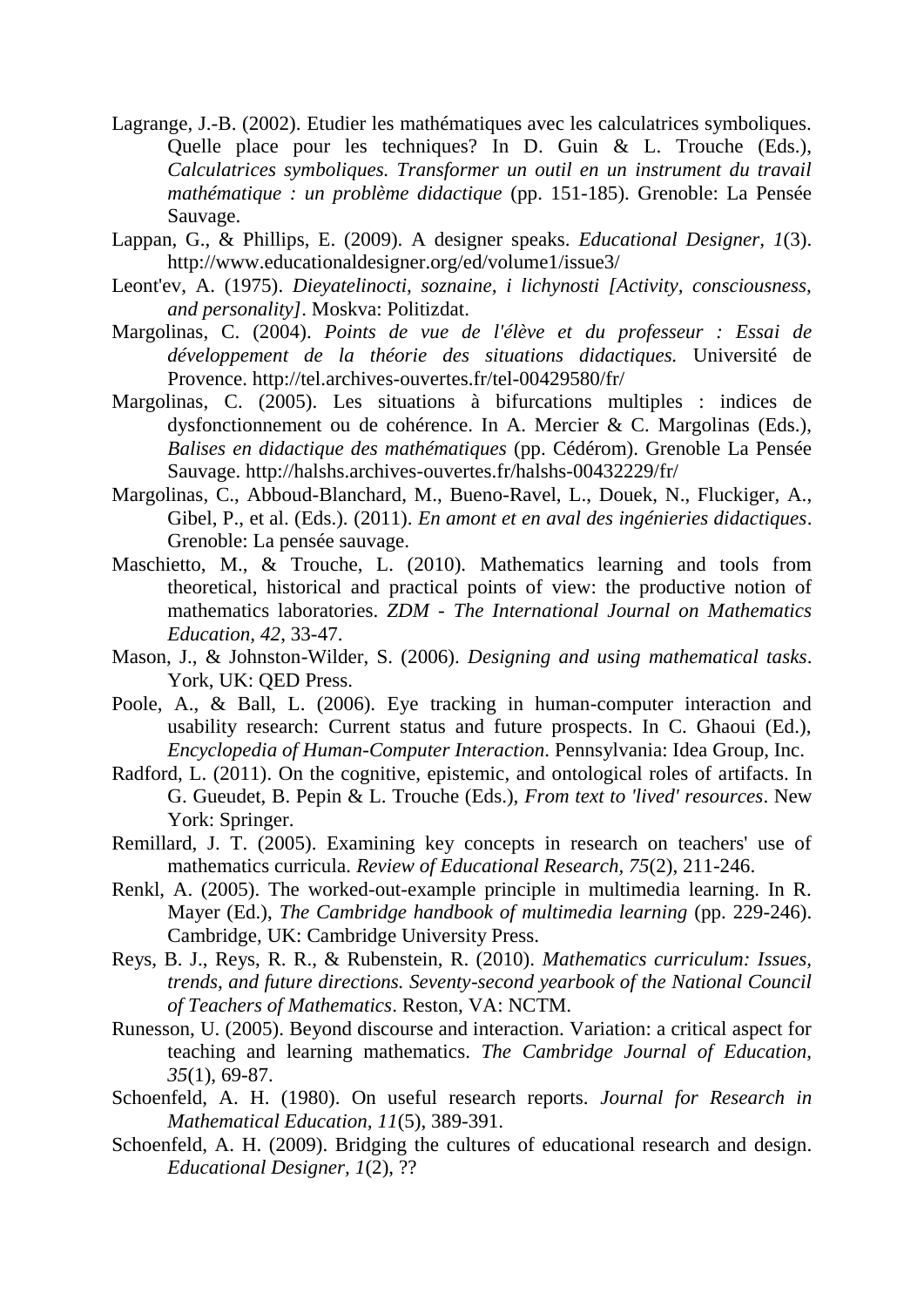- Senk, S. L., & Thompson, D. R. (Eds.). (2003). *Standards-based school mathematics curricula: What are they? What do students learn?* Mahwah, New Jersey: Erlbaum.
- Sierpinska, A. (2003). Research in mathematics education: Through a keyhole. In E. Simmt & B. Davis (Eds.), *Proceedings of the Annual Meeting of Canadian Mathematics Education Study Group*: Acadia University.
- Sullivan, P. (1999). Seeking a rationale for particular classroom tasks and activities. In J. M. Truran & K. N. Truran (Eds.), *Making the difference. Proceedings of the 21st Conference of the Mathematics Educational Research Group of Australasia* (pp. 15-29). Adelaide: MERGA.
- Sullivan, P., Zevenbergen, R., & Mousley, J. (2006). Teacher actions to maximise mathematics learning opportunities in heterogeneous classrooms. *International Journal in Science and Mathematics Teaching, 4*, 117-143.
- Sutherland, R. (2002). *A comparative study of algebra curricula*. Sudbury, Suffolk: QCA.
- Thompson, D. R., & Senk, S. L. (2010). Myths about curriculum implementation. In B. J. Reys, R. R. Reys & R. N. Rubenstein (Eds.), *K-12 curriculum issues* (pp. 249-263). Reston, VA: National Council of Teachers of Mathematics.
- Thompson, D. R., Senk, S. L., & Johnson, G. (in press). Opportunities to learn reasoning and proof in high school mathematics textbooks. *Journal of Research in Mathematics Education, 43*(3).
- Tirosh, D., & Wood, T. (Eds.). (2009). *The International Handbook of Mathematics Teacher Education* (Vol. 2). Rotterdam: Sense publishers.
- Tzur, R., Sullivan, P., & Zaslavsky, O. (2008). Examining teachers' use of (nonroutine) mathematical tasks in classrooms from three complementary perspectives: Teacher, teacher educator, researcher. In O. Figueras & A. Sepúlveda (Eds.), *Proceedings of the Joint Meeting of the 32nd Conference of the International Group for the Psychology of Mathematics Education, and the 30th North American Chapter* (Vol. 1, pp. 133-137). México: PME.
- Usiskin, Z. (2003). The integration of the school mathematics curriculum in the United States: History and meaning. In S. A. McGrax (Ed.), *Integrated mathematics: Choices and challenges*. Reston, VA: National Council of Teachers of Mathematics.
- Valverde, G. A., Bianchi, L. J., Wolfe, R. G., Schmidt, W. H., & Houang, R. T. (2002). *According to the Book. Using TIMSS to investigate the translation of policy into practice through the world of textbooks*. Dordrecht: Kluwer Academic Publishers.
- Van den Heuvel-Panhuizen, M. (2003). The didactical use of models in realistic mathematics education: an example from a longitudinal trajectory on percentage. *Educational Studies in Mathematics, 54*, 9-35.
- Vergnaud, G. (1982). Cognitive and developmental psychology and research in mathematics education: some theoretical and methodological issues. *For the Learning of Mathematics, 3*(2), 31-41.
- Verschaffel, L., Greer, B., & Torbeyns, J. (2006). Numerical thinking. In A. Gutiérez & P. Boero (Eds.), *Handbook of Research on the Psychology of Mathematics Education* (pp. 51-82). Rotterdam, Netherlands: : Sense Publishers.